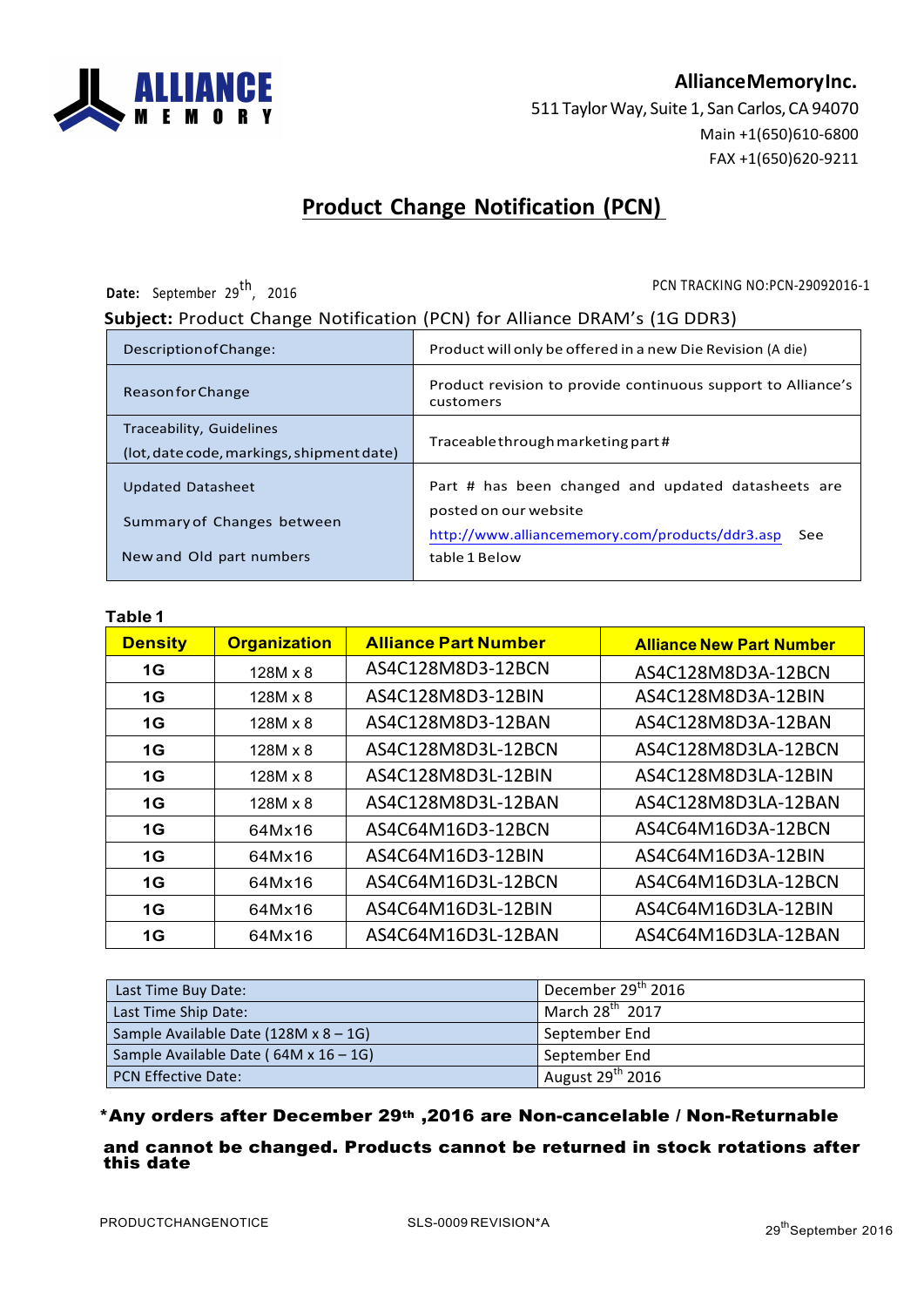

Dear Valued Customer:

This letter provides End-of-Life (EOL) notice of DDR3 products with an 1G density. These products will move to new 'A'die revision inQ1-2017. 

The delivery deadline is March 28 $^{\text{th}}$ , 2017 with last time buy (LTB) deadline on December 29<sup>th</sup>, 2016. Please note that the standard shipment dates will apply in general and extended delivery dates must be pre-arranged and accepted in writing by Alliance Memory Management.

Please see the below comparison between the current die rev and the new A die. Samples are available now. 

Please contact your local Alliance Memory representative if you have any questions regarding this information. 

Yours sincerely, 

 $\angle$ 

Davi President **Alliance Memory Inc.**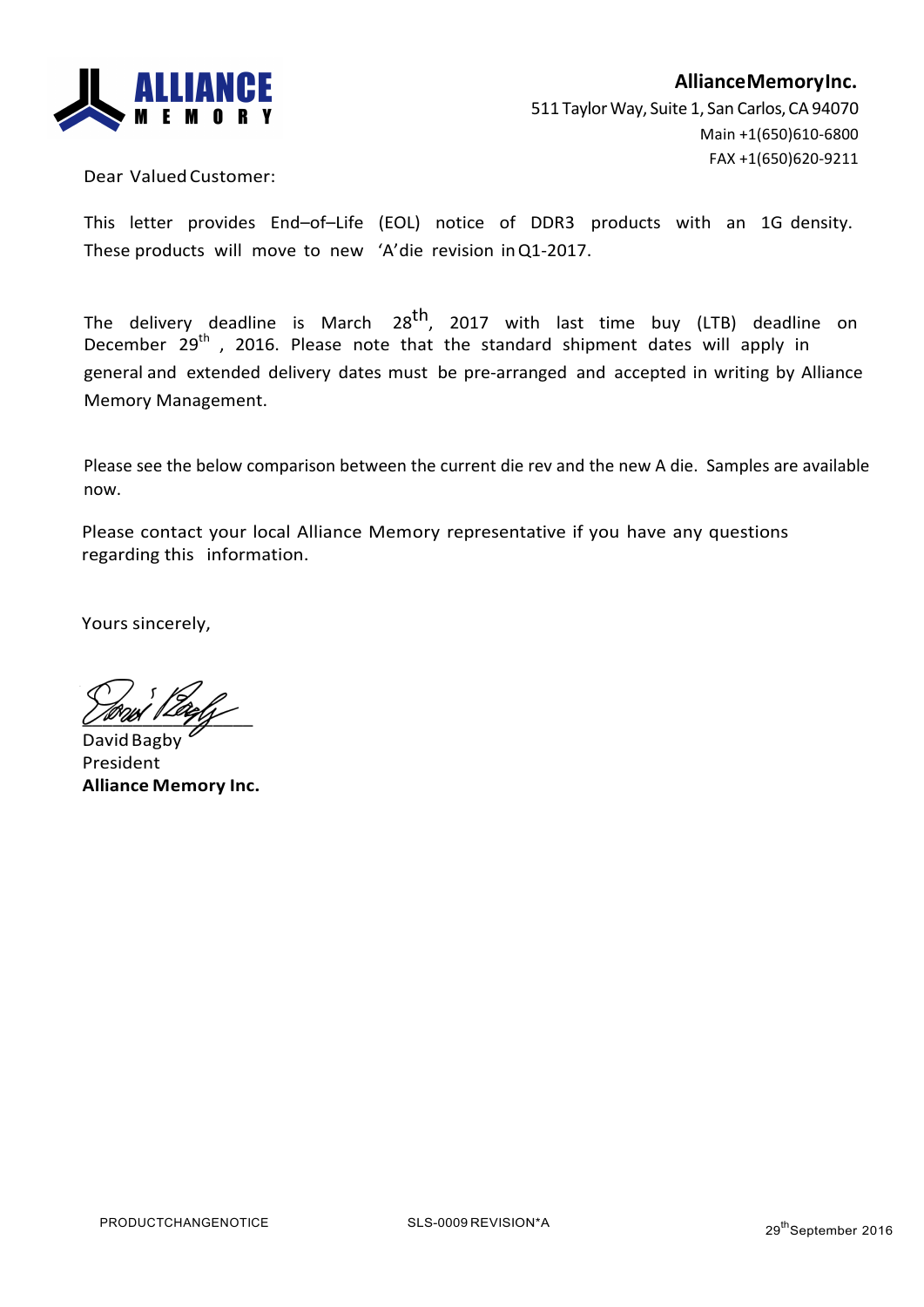

# AS4C128M8D3L and AS4C128M8D3LA for C & I Temp - 1Gb DDR3

| Part Number&result           | AS4C128M8D3L-12BCN                                  | AS4C128M8D3LA-12BCN                                 | <b>Comparison Result</b>              |
|------------------------------|-----------------------------------------------------|-----------------------------------------------------|---------------------------------------|
| Parameter                    | AS4C128M8D3L-12BIN                                  | AS4C128M8D3LA-12BIN                                 |                                       |
| <b>Wafer Process</b>         | 30nm                                                | 30 <sub>nm</sub>                                    | Same                                  |
| Power Supply                 | V DD & V DDQ = $1.35V$                              | $V$ DD & V DDQ = 1.35V                              | Same                                  |
|                              | Backward compatible                                 | Backward compatible                                 |                                       |
|                              | VDD & VDDQ = $1.5\pm$                               | VDD & VDDQ = $1.5 \pm 0.075V$                       |                                       |
|                              | 0.075V                                              |                                                     |                                       |
|                              | $CLK = 800MHz:$                                     | $CLK = 800MHz$                                      | D3LA is equal to or less              |
|                              | One<br>Bank<br>Operating                            | Operating<br>One<br>Bank                            | than D3L.                             |
|                              | Active-Precharge Current<br>IDD0=40mA               | Active-Precharge Current<br>IDD0=40mA               |                                       |
|                              | One<br>Operating<br>Bank                            | Bank<br>Operating<br>One                            |                                       |
|                              | Active-Read-Precharge<br>Current:                   | Active-Read-Precharge<br>Current:                   |                                       |
|                              | IDD1=45mA                                           | $IDD1=45mA$                                         |                                       |
|                              | Precharge Standby Current:<br>IDD2N=20mA            | Precharge Standby Current:<br>IDD2N=20mA            |                                       |
| <b>Typical Power</b>         | Precharge Power-Down Current                        | Precharge Power-Down Current                        |                                       |
| <b>Dissipation of Normal</b> | Slow Exit:                                          | Slow Exit:                                          |                                       |
| Operation                    | IDD2P0=10mA                                         | IDD2P0=10mA                                         |                                       |
|                              | Precharge Power-Down Current<br>Fast Exit:          | Precharge Power-Down Current<br>Fast Exit:          |                                       |
|                              | IDD2P1=12mA                                         | $IDD2P1=12mA$                                       |                                       |
|                              | Precharge Quiet Standby Current:                    | Precharge Quiet Standby Current:                    |                                       |
|                              | IDD2Q=16mA                                          | IDD2Q=16mA                                          |                                       |
|                              | <b>Active Standby Current:</b>                      | <b>Active Standby Current:</b>                      |                                       |
|                              | IDD3N=25mA<br><b>Active Power-Down Current:</b>     | IDD3N=30mA<br><b>Active Power-Down Current:</b>     |                                       |
|                              | IDD3P=17 mA                                         | IDD3P=17mA                                          |                                       |
|                              | <b>Operating Burst Read Current:</b>                | <b>Operating Burst Read Current:</b>                |                                       |
|                              | IDD4R=90mA                                          | IDD4R=90mA                                          |                                       |
|                              | <b>Operating Burst Write Current:</b><br>IDD4W=95mA | <b>Operating Burst Write Current:</b><br>IDD4W=95mA |                                       |
|                              | <b>Burst Refresh Current:</b>                       | <b>Burst Refresh Current:</b>                       |                                       |
|                              | IDD5B=90 mA                                         | IDD5B=95mA                                          |                                       |
|                              | Self Refresh Current:                               | Self Refresh Current:                               |                                       |
|                              | IDD6=10mA<br>Operating Bank Interleave Read         | IDD6=10mA<br>Operating Bank Interleave Read         |                                       |
|                              | Current:                                            | Current:                                            |                                       |
|                              | IDD7=130mA                                          | IDD7=149mA                                          |                                       |
|                              | <b>RESET Low Current</b>                            | <b>RESET Low Current</b>                            |                                       |
| Operating                    | IDD8=10mA<br>Commercial (0°C to 95°C)               | IDD8=10mA<br>Commercial (0°C to 95°C)               | Same                                  |
| Temperature                  | Industrial (-40 $\sim$ 95°C)                        | Industrial (-40 $\sim$ 95°C)                        |                                       |
|                              | 800MHz                                              | 800MHz                                              | Same                                  |
| <b>Max Operating Speed</b>   |                                                     | Input/output capacitance,                           |                                       |
|                              | Input/output capacitance,                           |                                                     | D3LA is equal to or less<br>than D3L. |
|                              | (DQ, DM, DQS, DQS#);Cio:                            | (DQ, DM, DQS, DQS#);Cio:                            |                                       |
| Interface                    | $1.5 - 2.3pF$                                       | $1.4 - 2.3pF$                                       |                                       |
| (Input/Output)               | Input capacitance, CK and                           | Input capacitance, CK and                           |                                       |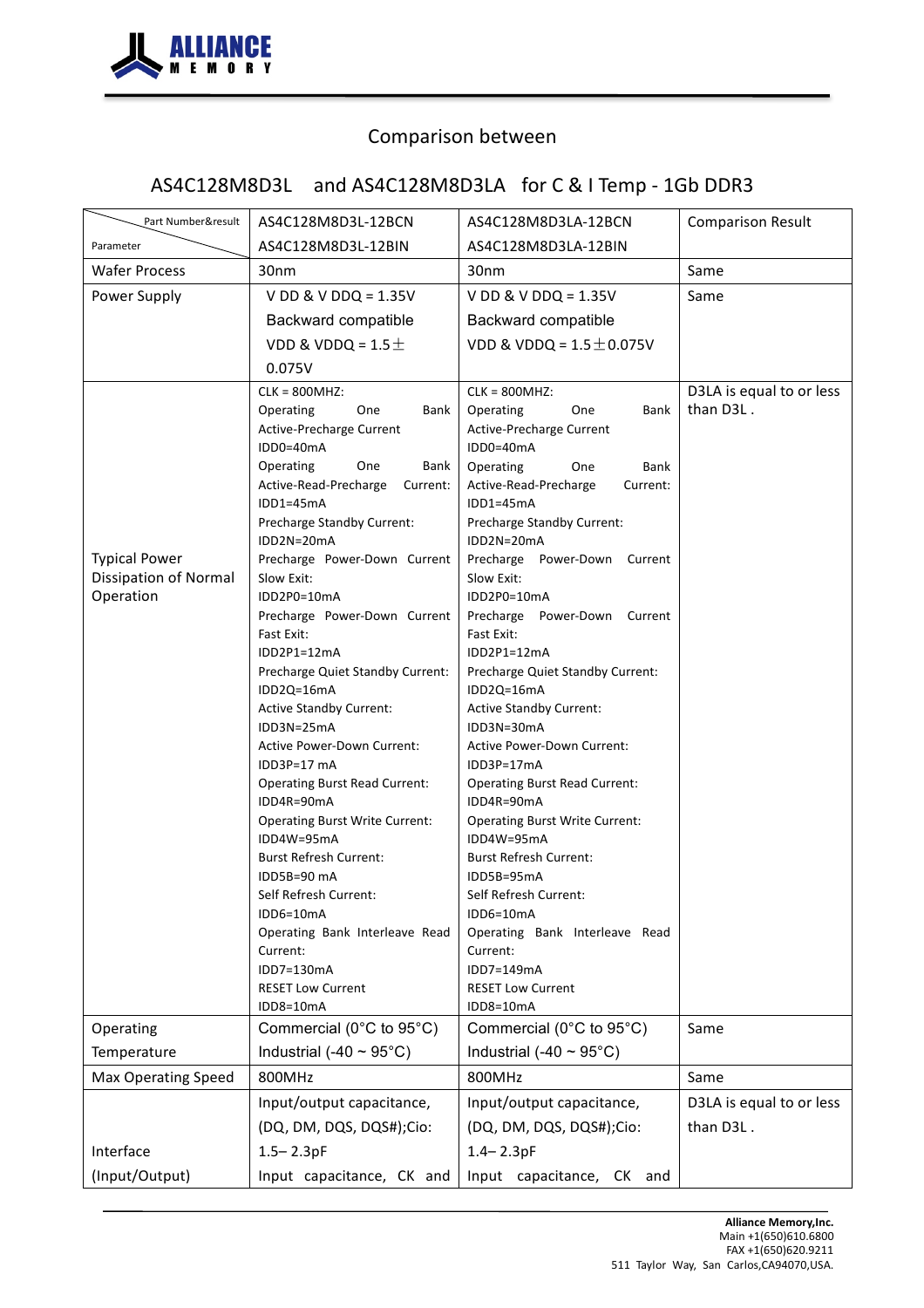

| Capacitance                 | CK#;Cck                     | CK#;Cck                       |                        |
|-----------------------------|-----------------------------|-------------------------------|------------------------|
|                             | $0.8 - 1.4pF$               | $0.8 - 1.4pF$                 |                        |
|                             | Input capacitance delta,    | Input capacitance delta,      |                        |
|                             | CK and CK#;Cdck             | CK and CK#;Cdck               |                        |
|                             | $0 - 0.15pF$                | $0 - 0.15pF$                  |                        |
|                             | Input/output<br>capacitance | Input/output<br>capacitance   |                        |
|                             | delta, DQS and DQS#; Cddqs: | delta, DQS and DQS#; Cddqs:   |                        |
|                             | $0 - 0.15pF$                | $0 - 0.15pF$                  |                        |
|                             | Input capacitance,          | Input capacitance,            |                        |
|                             | (CTRL, ADD, CMD input-only  | (CTRL, ADD, CMD input-only    |                        |
|                             | pins);Ci:                   | pins);Ci:                     |                        |
|                             | $0.75 - 1.3pF$              | $0.75 - 1.2pF$                |                        |
|                             | Input capacitance delta,    | Input capacitance delta,      |                        |
|                             | (All CTRL input-only pins); | (All CTRL input-only pins);   |                        |
|                             | Cdi_ctrl:                   | Cdi_ctrl:                     |                        |
|                             | $-0.4 - 0.2pF$              | $-0.4 - 0.2pF$                |                        |
|                             | Input capacitance delta,    | Input capacitance delta,      |                        |
|                             | (All ADD, CMD input-only    | (All ADD, CMD input-only      |                        |
|                             | pins); Cdi_add_cmd:         | pins); Cdi_add_cmd:           |                        |
|                             | $-0.4 - 0.4pF$              | $-0.4 - 0.4pF$                |                        |
|                             | Input/output<br>capacitance | Input/output<br>capacitance   |                        |
|                             | delta,                      | delta,                        |                        |
|                             | (DQ, DM, DQS, DQS#);Cdio:   | (DQ, DM, DQS, DQS#);Cdio:     |                        |
|                             | $-0.5 - 0.3pF$              | $-0.5 - 0.3pF$                |                        |
|                             | Input/output capacitance of | Input/output capacitance of   |                        |
|                             | ZQ pin;Czq:                 | ZQ pin;Czq:                   |                        |
|                             | $0 - 3pF$                   | $0 - 3pF$                     |                        |
| <b>Interface Definition</b> | Omit.(See datasheet)        | Omit.(See datasheet)          | Same. They are pin to  |
|                             |                             |                               | pin.                   |
| Interface Material          | Pb and Halogen Free         | Pb and Halogen Free           | Same                   |
|                             |                             |                               |                        |
| <b>Timing Parameters</b>    | Omit.(See datasheet)        | Omit.(See datasheet)          | Same                   |
| Timing Diagram &            | Omit.(See datasheet)        | Omit.(See datasheet)          | Same                   |
| Command                     |                             |                               |                        |
| <b>ESD Level</b>            | JEDEC:<br>2KV HBM           | JEDEC:<br>2KV HBM             | Same                   |
| Capacity                    | 1Gb                         | 1Gb                           | Same                   |
| Package                     | 78-ball 8 x 10.5 x 1.2mm    | 78-ball 8 x 10.5 x 1.0mm FBGA | Pin to Pin compatible  |
|                             | FBGA package                | package                       |                        |
| <b>Truth Table</b>          | Omit.(See datasheet)        | Omit.(See datasheet)          | same                   |
| <b>Supply Time</b>          |                             |                               | D3LA will replace D3L. |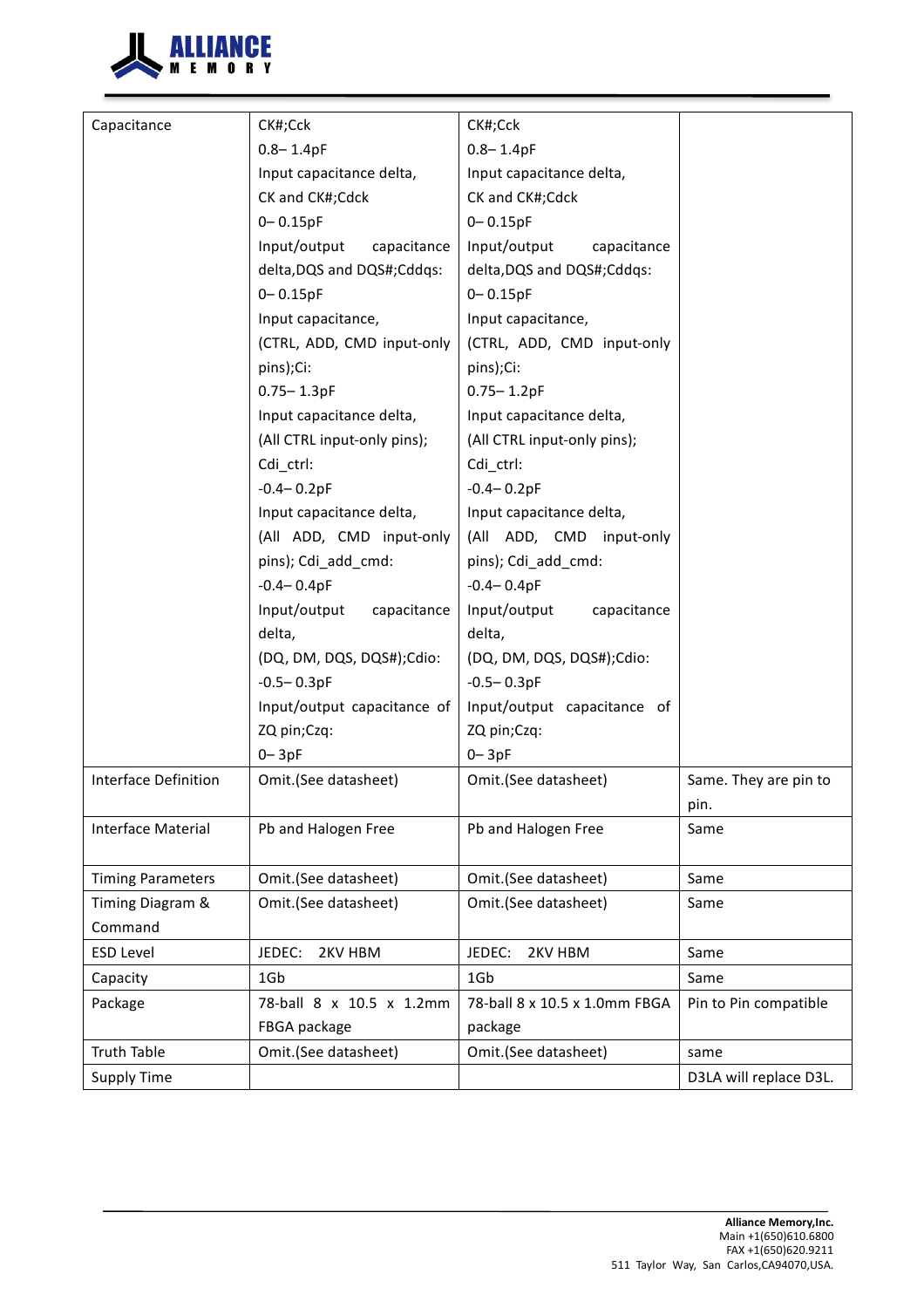

# AS4C128M8D3L and AS4C128M8D3LA for Auto Temp- 1Gb DDR3

| Part Number&result<br>Parameter                            | AS4C128M8D3L-12BAN                                                                                                                                                                                                                                                                                                                                                                                                                                                                                                                                                                                                                                                                                                                                                                              | AS4C128M8D3LA-12BAN                                                                                                                                                                                                                                                                                                                                                                                                                                                                                                                                                                                                                                                                                                                                                                                      | <b>Comparison Result</b> |
|------------------------------------------------------------|-------------------------------------------------------------------------------------------------------------------------------------------------------------------------------------------------------------------------------------------------------------------------------------------------------------------------------------------------------------------------------------------------------------------------------------------------------------------------------------------------------------------------------------------------------------------------------------------------------------------------------------------------------------------------------------------------------------------------------------------------------------------------------------------------|----------------------------------------------------------------------------------------------------------------------------------------------------------------------------------------------------------------------------------------------------------------------------------------------------------------------------------------------------------------------------------------------------------------------------------------------------------------------------------------------------------------------------------------------------------------------------------------------------------------------------------------------------------------------------------------------------------------------------------------------------------------------------------------------------------|--------------------------|
| <b>Wafer Process</b>                                       | 30nm                                                                                                                                                                                                                                                                                                                                                                                                                                                                                                                                                                                                                                                                                                                                                                                            | 30nm                                                                                                                                                                                                                                                                                                                                                                                                                                                                                                                                                                                                                                                                                                                                                                                                     | Same                     |
| Power Supply                                               | V DD & V DDQ = $1.35V$                                                                                                                                                                                                                                                                                                                                                                                                                                                                                                                                                                                                                                                                                                                                                                          | V DD & V DDQ = $1.35V$                                                                                                                                                                                                                                                                                                                                                                                                                                                                                                                                                                                                                                                                                                                                                                                   | Same                     |
|                                                            | Backward compatible                                                                                                                                                                                                                                                                                                                                                                                                                                                                                                                                                                                                                                                                                                                                                                             | Backward compatible                                                                                                                                                                                                                                                                                                                                                                                                                                                                                                                                                                                                                                                                                                                                                                                      |                          |
|                                                            | VDD & VDDQ = $1.5 \pm$                                                                                                                                                                                                                                                                                                                                                                                                                                                                                                                                                                                                                                                                                                                                                                          | VDD & VDDQ = $1.5 \pm 0.075V$                                                                                                                                                                                                                                                                                                                                                                                                                                                                                                                                                                                                                                                                                                                                                                            |                          |
|                                                            | 0.075V                                                                                                                                                                                                                                                                                                                                                                                                                                                                                                                                                                                                                                                                                                                                                                                          |                                                                                                                                                                                                                                                                                                                                                                                                                                                                                                                                                                                                                                                                                                                                                                                                          |                          |
| <b>Typical Power</b><br>Dissipation of Normal<br>Operation | $CLK = 800MHz$<br>Operating<br>One<br>Bank<br>Active-Precharge Current<br>IDD0=48mA<br>Operating<br>One<br>Bank<br>Active-Read-Precharge<br>Current:<br>$IDD1=54mA$<br>Precharge Standby Current:<br>$IDD2N=24mA$<br>Precharge Power-Down Current<br>Slow Exit:<br>IDD2P0=12mA<br>Precharge Power-Down Current<br>Fast Exit:<br>IDD2P1=15mA<br>Precharge Quiet Standby Current:<br>IDD2Q=20mA<br><b>Active Standby Current:</b><br>IDD3N=36mA<br><b>Active Power-Down Current:</b><br>IDD3P=21 mA<br><b>Operating Burst Read Current:</b><br>IDD4R=108mA<br><b>Operating Burst Write Current:</b><br>IDD4W=114mA<br><b>Burst Refresh Current:</b><br>IDD5B=114 mA<br>Self Refresh Current:<br>IDD6=22mA<br>Operating Bank Interleave Read<br>Current:<br>IDD7=179mA<br><b>RESET Low Current</b> | $CLK = 800MHz$<br>Operating<br>One<br>Bank<br>Active-Precharge Current<br>IDD0=48mA<br>Operating<br>One<br><b>Bank</b><br>Active-Read-Precharge<br>Current:<br>$IDD1=54mA$<br>Precharge Standby Current:<br>IDD2N=24mA<br>Precharge Power-Down<br>Current<br>Slow Exit:<br>IDD2P0=12mA<br>Precharge Power-Down<br>Current<br>Fast Exit:<br>IDD2P1=15mA<br>Precharge Quiet Standby Current:<br>IDD2Q=20mA<br><b>Active Standby Current:</b><br>IDD3N=36mA<br><b>Active Power-Down Current:</b><br>IDD3P=21mA<br><b>Operating Burst Read Current:</b><br>IDD4R=108mA<br><b>Operating Burst Write Current:</b><br>IDD4W=114mA<br><b>Burst Refresh Current:</b><br>IDD5B=114mA<br>Self Refresh Current:<br>IDD6=22mA<br>Operating Bank Interleave Read<br>Current:<br>IDD7=179mA<br><b>RESET Low Current</b> | Same                     |
| <b>Operating Temperature</b>                               | IDD8=12mA<br>Commercial (0°C to 95°C)                                                                                                                                                                                                                                                                                                                                                                                                                                                                                                                                                                                                                                                                                                                                                           | IDD8=12mA<br>Commercial (0°C to 95°C)                                                                                                                                                                                                                                                                                                                                                                                                                                                                                                                                                                                                                                                                                                                                                                    | Same                     |
|                                                            | Industrial (-40 ~ $95^{\circ}$ C)                                                                                                                                                                                                                                                                                                                                                                                                                                                                                                                                                                                                                                                                                                                                                               | Industrial (-40 $\sim$ 95°C)                                                                                                                                                                                                                                                                                                                                                                                                                                                                                                                                                                                                                                                                                                                                                                             |                          |
| Max Operating Speed                                        | 800MHz                                                                                                                                                                                                                                                                                                                                                                                                                                                                                                                                                                                                                                                                                                                                                                                          | 800MHz                                                                                                                                                                                                                                                                                                                                                                                                                                                                                                                                                                                                                                                                                                                                                                                                   | Same                     |
|                                                            | Input/output capacitance,                                                                                                                                                                                                                                                                                                                                                                                                                                                                                                                                                                                                                                                                                                                                                                       | Input/output capacitance,                                                                                                                                                                                                                                                                                                                                                                                                                                                                                                                                                                                                                                                                                                                                                                                | Same                     |
|                                                            | (DQ, DM, DQS, DQS#);Cio:                                                                                                                                                                                                                                                                                                                                                                                                                                                                                                                                                                                                                                                                                                                                                                        | (DQ, DM, DQS, DQS#);Cio:                                                                                                                                                                                                                                                                                                                                                                                                                                                                                                                                                                                                                                                                                                                                                                                 |                          |
| Interface                                                  | $1.4 - 2.2pF$                                                                                                                                                                                                                                                                                                                                                                                                                                                                                                                                                                                                                                                                                                                                                                                   | $1.4 - 2.2pF$                                                                                                                                                                                                                                                                                                                                                                                                                                                                                                                                                                                                                                                                                                                                                                                            |                          |
| (Input/Output)                                             | Input capacitance, CK and                                                                                                                                                                                                                                                                                                                                                                                                                                                                                                                                                                                                                                                                                                                                                                       | Input capacitance, CK and                                                                                                                                                                                                                                                                                                                                                                                                                                                                                                                                                                                                                                                                                                                                                                                |                          |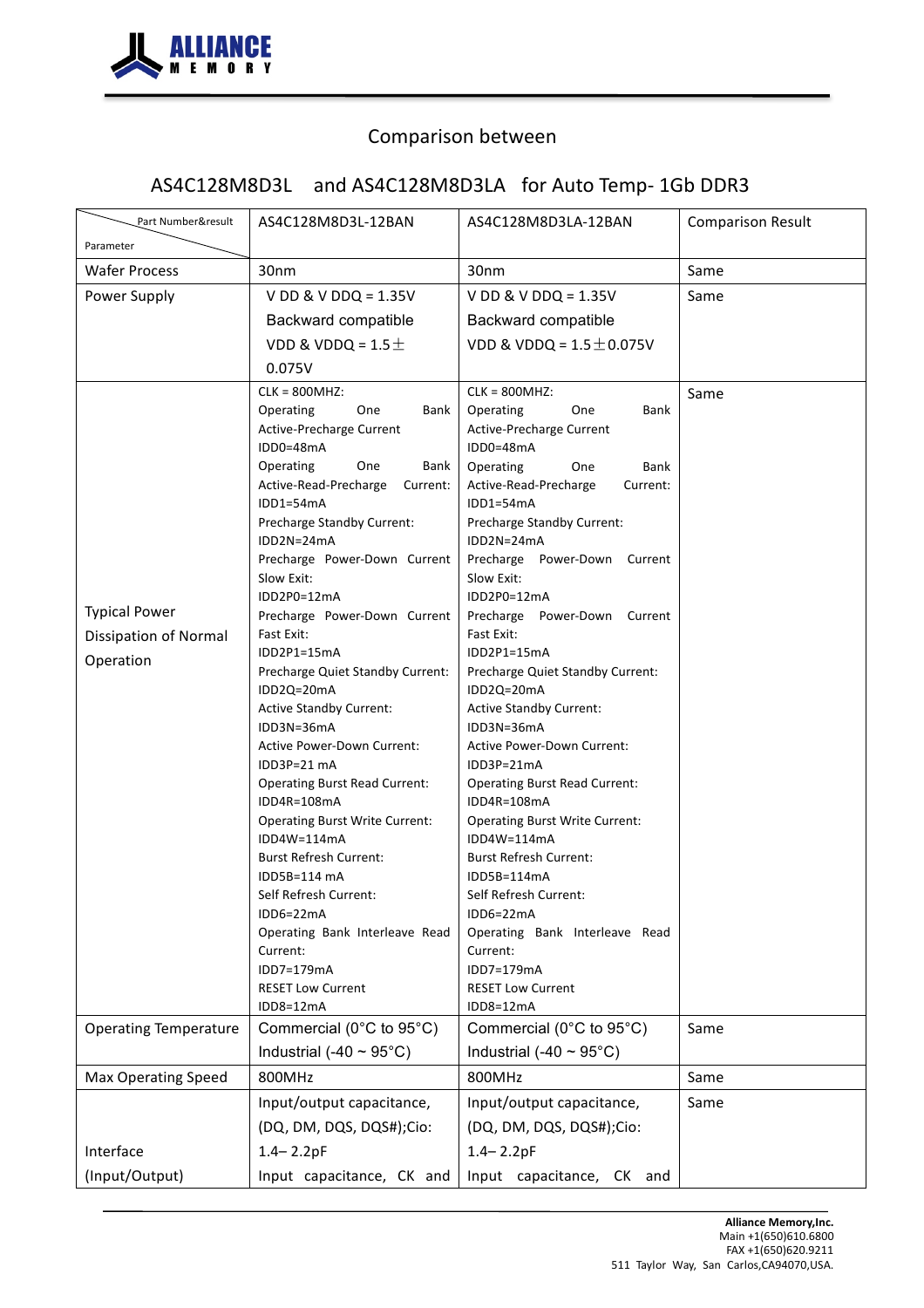

| Capacitance<br>CK#;Cck<br>CK#;Cck<br>$0.8 - 1.4pF$<br>$0.8 - 1.4pF$<br>Input capacitance delta,<br>Input capacitance delta,<br>CK and CK#;Cdck<br>CK and CK#;Cdck<br>$0 - 0.15pF$<br>$0 - 0.15pF$<br>Input/output<br>capacitance<br>Input/output<br>capacitance<br>delta, DQS and DQS#; Cddqs:<br>delta, DQS and DQS#; Cddqs:<br>$0 - 0.15pF$<br>$0 - 0.15pF$<br>Input capacitance,<br>Input capacitance,<br>(CTRL, ADD, CMD input-only<br>(CTRL, ADD, CMD input-only<br>pins);Ci:<br>pins);Ci:<br>$0.75 - 1.2pF$<br>$0.75 - 1.2pF$<br>Input capacitance delta,<br>Input capacitance delta,<br>(All CTRL input-only pins);<br>(All CTRL input-only pins);<br>Cdi_ctrl:<br>Cdi ctrl:<br>$-0.4 - 0.2pF$<br>$-0.4 - 0.2pF$<br>Input capacitance delta,<br>Input capacitance delta,<br>(All ADD, CMD input-only<br>(All ADD, CMD input-only<br>pins); Cdi_add_cmd:<br>pins); Cdi_add_cmd:<br>$-0.4 - 0.4pF$<br>$-0.4 - 0.4pF$<br>Input/output<br>capacitance<br>Input/output<br>capacitance<br>delta,<br>delta,<br>(DQ, DM, DQS, DQS#);Cdio:<br>(DQ, DM, DQS, DQS#);Cdio:<br>$-0.5 - 0.3pF$<br>$-0.5 - 0.3pF$<br>Input/output capacitance of<br>Input/output capacitance of<br>ZQ pin;Czq:<br>ZQ pin;Czq:<br>$0 - 3pF$<br>$0 - 3pF$<br>Interface Definition<br>Same. They are pin to<br>Omit.(See datasheet)<br>Omit.(See datasheet)<br>pin. |
|------------------------------------------------------------------------------------------------------------------------------------------------------------------------------------------------------------------------------------------------------------------------------------------------------------------------------------------------------------------------------------------------------------------------------------------------------------------------------------------------------------------------------------------------------------------------------------------------------------------------------------------------------------------------------------------------------------------------------------------------------------------------------------------------------------------------------------------------------------------------------------------------------------------------------------------------------------------------------------------------------------------------------------------------------------------------------------------------------------------------------------------------------------------------------------------------------------------------------------------------------------------------------------------------------------------------------------------|
|                                                                                                                                                                                                                                                                                                                                                                                                                                                                                                                                                                                                                                                                                                                                                                                                                                                                                                                                                                                                                                                                                                                                                                                                                                                                                                                                          |
|                                                                                                                                                                                                                                                                                                                                                                                                                                                                                                                                                                                                                                                                                                                                                                                                                                                                                                                                                                                                                                                                                                                                                                                                                                                                                                                                          |
|                                                                                                                                                                                                                                                                                                                                                                                                                                                                                                                                                                                                                                                                                                                                                                                                                                                                                                                                                                                                                                                                                                                                                                                                                                                                                                                                          |
|                                                                                                                                                                                                                                                                                                                                                                                                                                                                                                                                                                                                                                                                                                                                                                                                                                                                                                                                                                                                                                                                                                                                                                                                                                                                                                                                          |
|                                                                                                                                                                                                                                                                                                                                                                                                                                                                                                                                                                                                                                                                                                                                                                                                                                                                                                                                                                                                                                                                                                                                                                                                                                                                                                                                          |
|                                                                                                                                                                                                                                                                                                                                                                                                                                                                                                                                                                                                                                                                                                                                                                                                                                                                                                                                                                                                                                                                                                                                                                                                                                                                                                                                          |
|                                                                                                                                                                                                                                                                                                                                                                                                                                                                                                                                                                                                                                                                                                                                                                                                                                                                                                                                                                                                                                                                                                                                                                                                                                                                                                                                          |
|                                                                                                                                                                                                                                                                                                                                                                                                                                                                                                                                                                                                                                                                                                                                                                                                                                                                                                                                                                                                                                                                                                                                                                                                                                                                                                                                          |
|                                                                                                                                                                                                                                                                                                                                                                                                                                                                                                                                                                                                                                                                                                                                                                                                                                                                                                                                                                                                                                                                                                                                                                                                                                                                                                                                          |
|                                                                                                                                                                                                                                                                                                                                                                                                                                                                                                                                                                                                                                                                                                                                                                                                                                                                                                                                                                                                                                                                                                                                                                                                                                                                                                                                          |
|                                                                                                                                                                                                                                                                                                                                                                                                                                                                                                                                                                                                                                                                                                                                                                                                                                                                                                                                                                                                                                                                                                                                                                                                                                                                                                                                          |
|                                                                                                                                                                                                                                                                                                                                                                                                                                                                                                                                                                                                                                                                                                                                                                                                                                                                                                                                                                                                                                                                                                                                                                                                                                                                                                                                          |
|                                                                                                                                                                                                                                                                                                                                                                                                                                                                                                                                                                                                                                                                                                                                                                                                                                                                                                                                                                                                                                                                                                                                                                                                                                                                                                                                          |
|                                                                                                                                                                                                                                                                                                                                                                                                                                                                                                                                                                                                                                                                                                                                                                                                                                                                                                                                                                                                                                                                                                                                                                                                                                                                                                                                          |
|                                                                                                                                                                                                                                                                                                                                                                                                                                                                                                                                                                                                                                                                                                                                                                                                                                                                                                                                                                                                                                                                                                                                                                                                                                                                                                                                          |
|                                                                                                                                                                                                                                                                                                                                                                                                                                                                                                                                                                                                                                                                                                                                                                                                                                                                                                                                                                                                                                                                                                                                                                                                                                                                                                                                          |
|                                                                                                                                                                                                                                                                                                                                                                                                                                                                                                                                                                                                                                                                                                                                                                                                                                                                                                                                                                                                                                                                                                                                                                                                                                                                                                                                          |
|                                                                                                                                                                                                                                                                                                                                                                                                                                                                                                                                                                                                                                                                                                                                                                                                                                                                                                                                                                                                                                                                                                                                                                                                                                                                                                                                          |
|                                                                                                                                                                                                                                                                                                                                                                                                                                                                                                                                                                                                                                                                                                                                                                                                                                                                                                                                                                                                                                                                                                                                                                                                                                                                                                                                          |
|                                                                                                                                                                                                                                                                                                                                                                                                                                                                                                                                                                                                                                                                                                                                                                                                                                                                                                                                                                                                                                                                                                                                                                                                                                                                                                                                          |
|                                                                                                                                                                                                                                                                                                                                                                                                                                                                                                                                                                                                                                                                                                                                                                                                                                                                                                                                                                                                                                                                                                                                                                                                                                                                                                                                          |
|                                                                                                                                                                                                                                                                                                                                                                                                                                                                                                                                                                                                                                                                                                                                                                                                                                                                                                                                                                                                                                                                                                                                                                                                                                                                                                                                          |
|                                                                                                                                                                                                                                                                                                                                                                                                                                                                                                                                                                                                                                                                                                                                                                                                                                                                                                                                                                                                                                                                                                                                                                                                                                                                                                                                          |
|                                                                                                                                                                                                                                                                                                                                                                                                                                                                                                                                                                                                                                                                                                                                                                                                                                                                                                                                                                                                                                                                                                                                                                                                                                                                                                                                          |
|                                                                                                                                                                                                                                                                                                                                                                                                                                                                                                                                                                                                                                                                                                                                                                                                                                                                                                                                                                                                                                                                                                                                                                                                                                                                                                                                          |
|                                                                                                                                                                                                                                                                                                                                                                                                                                                                                                                                                                                                                                                                                                                                                                                                                                                                                                                                                                                                                                                                                                                                                                                                                                                                                                                                          |
|                                                                                                                                                                                                                                                                                                                                                                                                                                                                                                                                                                                                                                                                                                                                                                                                                                                                                                                                                                                                                                                                                                                                                                                                                                                                                                                                          |
|                                                                                                                                                                                                                                                                                                                                                                                                                                                                                                                                                                                                                                                                                                                                                                                                                                                                                                                                                                                                                                                                                                                                                                                                                                                                                                                                          |
|                                                                                                                                                                                                                                                                                                                                                                                                                                                                                                                                                                                                                                                                                                                                                                                                                                                                                                                                                                                                                                                                                                                                                                                                                                                                                                                                          |
| Interface Material<br>Pb and Halogen Free<br>Pb and Halogen Free<br>Same                                                                                                                                                                                                                                                                                                                                                                                                                                                                                                                                                                                                                                                                                                                                                                                                                                                                                                                                                                                                                                                                                                                                                                                                                                                                 |
|                                                                                                                                                                                                                                                                                                                                                                                                                                                                                                                                                                                                                                                                                                                                                                                                                                                                                                                                                                                                                                                                                                                                                                                                                                                                                                                                          |
| Omit.(See datasheet)<br>Omit.(See datasheet)<br>D3LA is equal to or less<br><b>Timing Parameters</b>                                                                                                                                                                                                                                                                                                                                                                                                                                                                                                                                                                                                                                                                                                                                                                                                                                                                                                                                                                                                                                                                                                                                                                                                                                     |
| than D3L.                                                                                                                                                                                                                                                                                                                                                                                                                                                                                                                                                                                                                                                                                                                                                                                                                                                                                                                                                                                                                                                                                                                                                                                                                                                                                                                                |
| Timing Diagram &<br>Omit.(See datasheet)<br>Omit.(See datasheet)<br>Same                                                                                                                                                                                                                                                                                                                                                                                                                                                                                                                                                                                                                                                                                                                                                                                                                                                                                                                                                                                                                                                                                                                                                                                                                                                                 |
| Command                                                                                                                                                                                                                                                                                                                                                                                                                                                                                                                                                                                                                                                                                                                                                                                                                                                                                                                                                                                                                                                                                                                                                                                                                                                                                                                                  |
| <b>ESD Level</b><br>JEDEC:<br>2KV HBM<br>JEDEC:<br>2KV HBM<br>Same                                                                                                                                                                                                                                                                                                                                                                                                                                                                                                                                                                                                                                                                                                                                                                                                                                                                                                                                                                                                                                                                                                                                                                                                                                                                       |
| 1Gb<br>1G <sub>b</sub><br>Capacity<br>Same                                                                                                                                                                                                                                                                                                                                                                                                                                                                                                                                                                                                                                                                                                                                                                                                                                                                                                                                                                                                                                                                                                                                                                                                                                                                                               |
| 78-ball 8 x 10.5 x 1.0mm FBGA<br>Package<br>78-ball 8 x 10.5 x 1.0mm<br>Pin to Pin compatible                                                                                                                                                                                                                                                                                                                                                                                                                                                                                                                                                                                                                                                                                                                                                                                                                                                                                                                                                                                                                                                                                                                                                                                                                                            |
| FBGA package<br>package                                                                                                                                                                                                                                                                                                                                                                                                                                                                                                                                                                                                                                                                                                                                                                                                                                                                                                                                                                                                                                                                                                                                                                                                                                                                                                                  |
| <b>Truth Table</b><br>Omit.(See datasheet)<br>Omit.(See datasheet)<br>same                                                                                                                                                                                                                                                                                                                                                                                                                                                                                                                                                                                                                                                                                                                                                                                                                                                                                                                                                                                                                                                                                                                                                                                                                                                               |
| <b>Supply Time</b><br>D3LA will replace D3L.                                                                                                                                                                                                                                                                                                                                                                                                                                                                                                                                                                                                                                                                                                                                                                                                                                                                                                                                                                                                                                                                                                                                                                                                                                                                                             |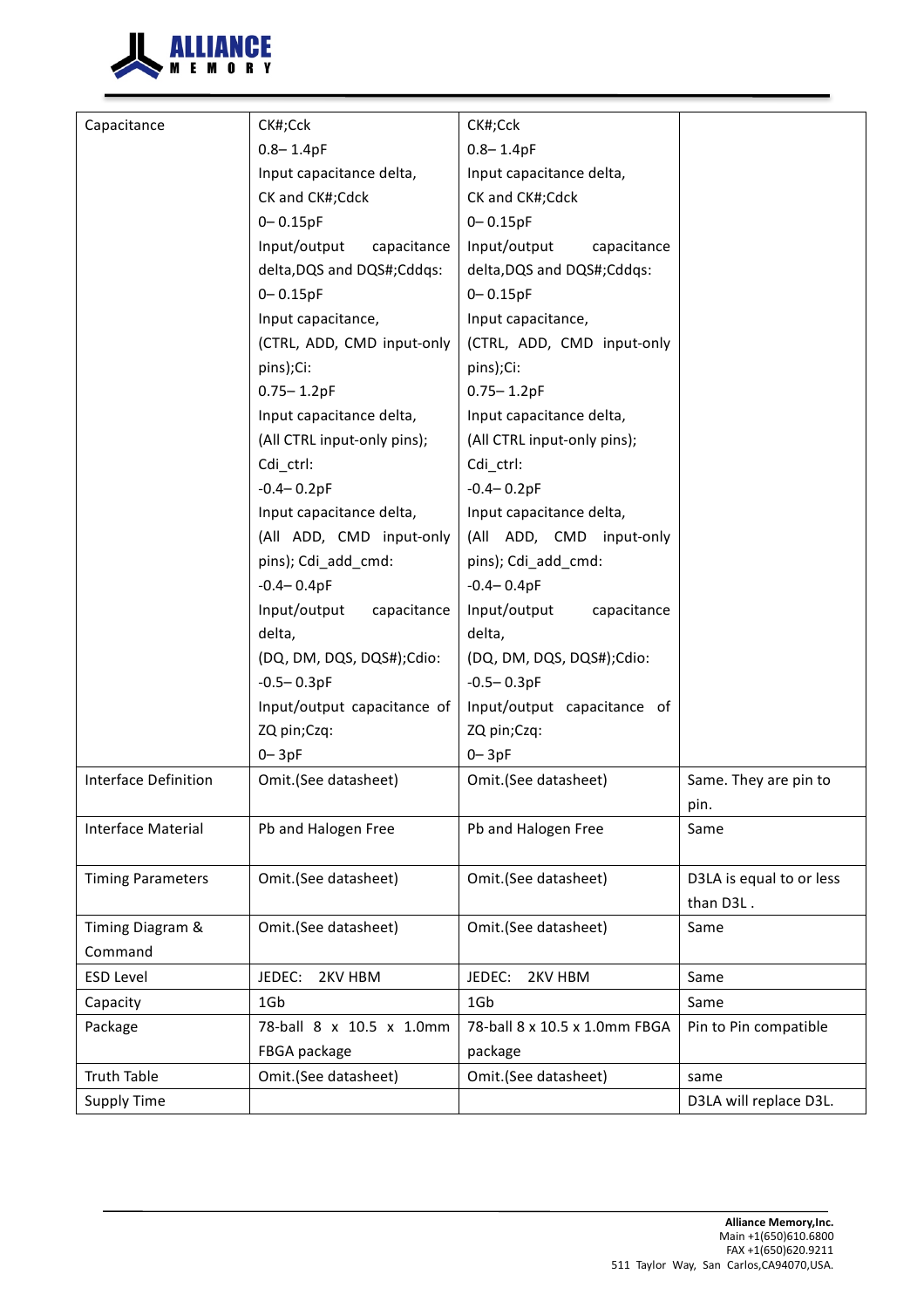

# AS4C128M8D3 and AS4C128M8D3A for C & I Temp - 1Gb DDR3

| Part Number&result   | AS4C128M8D3-12BCN                     | AS4C128M8D3A-12BCN                    | <b>Comparison Result</b> |
|----------------------|---------------------------------------|---------------------------------------|--------------------------|
| Parameter            | AS4C128M8D3-12BIN                     | AS4C128M8D3A-12BIN                    |                          |
| <b>Wafer Process</b> | 30 <sub>nm</sub>                      | 30 <sub>nm</sub>                      | Same                     |
| Power Supply         | V DD & V DDQ = $1.5\pm$               | V DD & V DDQ = $1.5 \pm 0.075V$       | Same                     |
|                      | 0.075V                                |                                       |                          |
|                      | $CLK = 800MHz$                        | $CLK = 800MHz$                        | D3A is equal to or less  |
|                      | Operating<br>Bank<br>One              | Operating<br>One<br>Bank              | than D3.                 |
|                      | Active-Precharge Current              | Active-Precharge Current              |                          |
|                      | IDD0=45mA                             | IDD0=45mA                             |                          |
|                      | Operating<br>One<br>Bank              | Operating<br>One<br>Bank              |                          |
|                      | Active-Read-Precharge<br>Current:     | Active-Read-Precharge<br>Current:     |                          |
|                      | IDD1=55mA                             | IDD1=55mA                             |                          |
|                      | Precharge Standby Current:            | Precharge Standby Current:            |                          |
|                      | IDD2N=24mA                            | $IDD2N=24mA$                          |                          |
| <b>Typical Power</b> | Precharge Power-Down Current          | Precharge Power-Down Current          |                          |
| Dissipation of       | Slow Exit:                            | Slow Exit:                            |                          |
| Normal Operation     | IDD2P0=11mA                           | IDD2P0=11mA                           |                          |
|                      | Precharge Power-Down Current          | Precharge Power-Down Current          |                          |
|                      | Fast Exit:                            | Fast Exit:                            |                          |
|                      | IDD2P1=13mA                           | IDD2P1=13mA                           |                          |
|                      | Precharge Quiet Standby Current:      | Precharge Quiet Standby Current:      |                          |
|                      | IDD2Q=19mA                            | IDD2Q=19mA                            |                          |
|                      | <b>Active Standby Current:</b>        | <b>Active Standby Current:</b>        |                          |
|                      | IDD3N=28mA                            | IDD3N=34mA                            |                          |
|                      | Active Power-Down Current:            | Active Power-Down Current:            |                          |
|                      | IDD3P=18 mA                           | IDD3P=18mA                            |                          |
|                      | <b>Operating Burst Read Current:</b>  | <b>Operating Burst Read Current:</b>  |                          |
|                      | IDD4R=105mA                           | IDD4R=105mA                           |                          |
|                      | <b>Operating Burst Write Current:</b> | <b>Operating Burst Write Current:</b> |                          |
|                      | IDD4W=110mA                           | IDD4W=110mA                           |                          |
|                      | <b>Burst Refresh Current:</b>         | <b>Burst Refresh Current:</b>         |                          |
|                      | IDD5B=95 mA                           | IDD5B=97 mA                           |                          |
|                      | Self Refresh Current:                 | Self Refresh Current:                 |                          |
|                      | IDD6=11mA                             | $IDD6=11mA$                           |                          |
|                      | Operating Bank Interleave Read        | Operating Bank Interleave Read        |                          |
|                      | Current:                              | Current:                              |                          |
|                      | IDD7=140mA                            | IDD7=159mA                            |                          |
|                      | <b>RESET Low Current</b>              | <b>RESET Low Current</b>              |                          |
|                      | IDD8=11mA                             | IDD8=11mA                             |                          |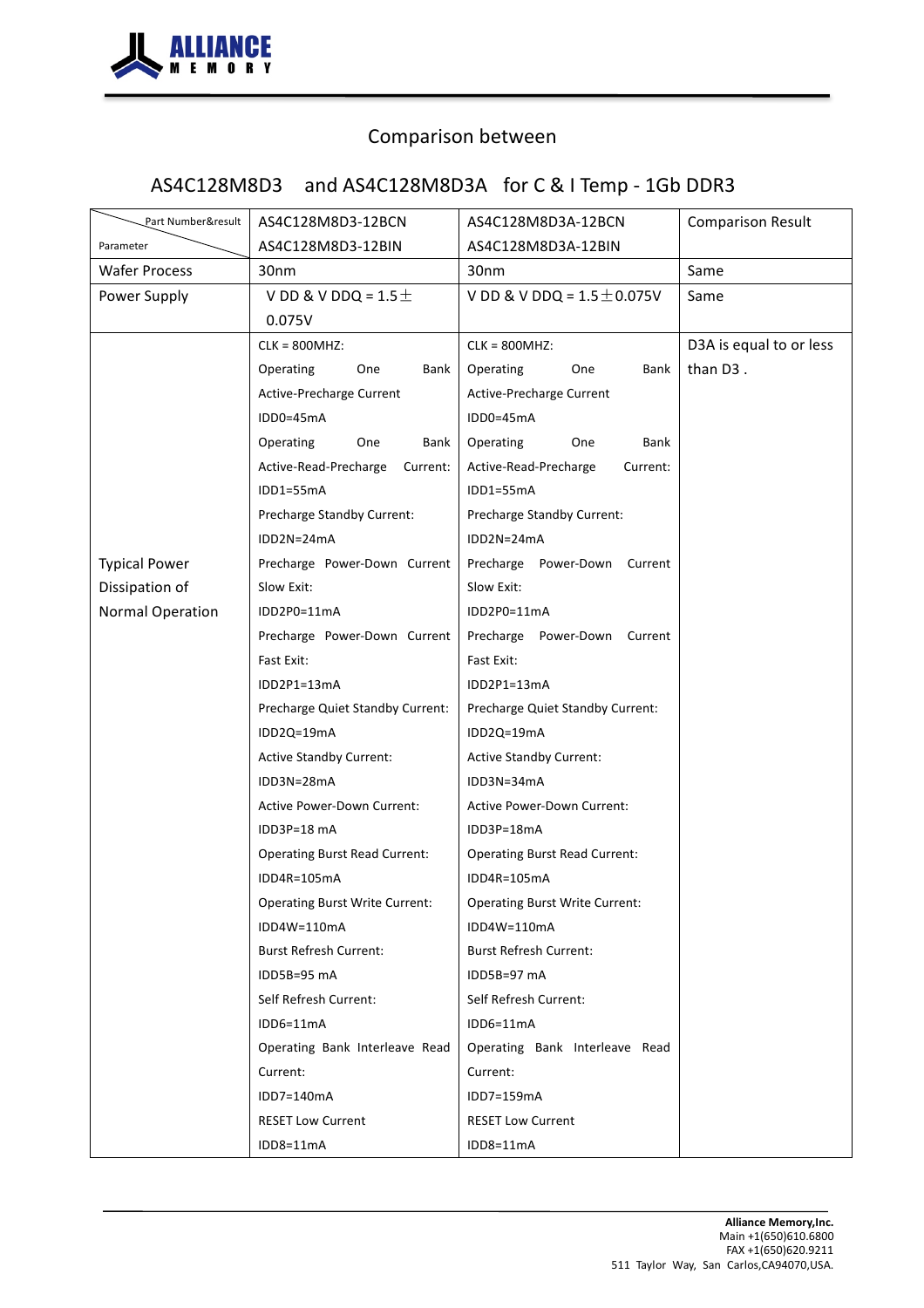

| Operating                | Commercial (0°C to 95°C)          | Commercial (0°C to 95°C)                          | Same                  |
|--------------------------|-----------------------------------|---------------------------------------------------|-----------------------|
| Temperature              | Industrial (-40 ~ $95^{\circ}$ C) | Industrial (-40 $\sim$ 95°C)                      |                       |
| Max Operating            | 800MHz                            | 800MHz                                            | Same                  |
| Speed                    |                                   |                                                   |                       |
|                          | Input/output capacitance,         | Input/output capacitance,                         | Same                  |
|                          | (DQ, DM, DQS, DQS#);Cio:          | (DQ, DM, DQS, DQS#);Cio:                          |                       |
| Interface                | $1.5 - 2.3pF$                     | $1.4 - 2.3pF$                                     |                       |
| (Input/Output)           | Input capacitance, CK and         | Input capacitance, CK and                         |                       |
| Capacitance              | CK#;Cck                           | CK#;Cck                                           |                       |
|                          | $0.8 - 1.4pF$                     | $0.8 - 1.4pF$                                     |                       |
|                          | Input capacitance delta,          | Input capacitance delta,                          |                       |
|                          | CK and CK#;Cdck                   | CK and CK#;Cdck                                   |                       |
|                          | $0 - 0.15pF$                      | $0 - 0.15pF$                                      |                       |
|                          | Input/output<br>capacitance       | Input/output<br>capacitance                       |                       |
|                          | delta, DQS and DQS#; Cddqs:       | delta, DQS and DQS#; Cddqs:                       |                       |
|                          | $0 - 0.15pF$                      | $0 - 0.15pF$                                      |                       |
|                          | Input capacitance,                | Input capacitance,                                |                       |
|                          | (CTRL, ADD, CMD input-only        | (CTRL, ADD, CMD input-only                        |                       |
|                          | pins);Ci:                         | pins);Ci:                                         |                       |
|                          | $0.75 - 1.3pF$                    | $0.75 - 1.3pF$                                    |                       |
|                          | Input capacitance delta,          | Input capacitance delta,                          |                       |
|                          | (All CTRL input-only pins);       | (All CTRL input-only pins);                       |                       |
|                          | Cdi_ctrl:                         | Cdi_ctrl:                                         |                       |
|                          | $-0.4 - 0.2pF$                    | $-0.4 - 0.2pF$                                    |                       |
|                          | Input capacitance delta,          | Input capacitance delta,                          |                       |
|                          | (All ADD, CMD input-only          | (All ADD, CMD input-only                          |                       |
|                          | pins); Cdi_add_cmd:               | pins); Cdi add cmd:                               |                       |
|                          | $-0.4 - 0.4pF$                    | $-0.4 - 0.4pF$                                    |                       |
|                          |                                   | Input/output capacitance Input/output capacitance |                       |
|                          | delta,                            | delta,                                            |                       |
|                          | (DQ, DM, DQS, DQS#);Cdio:         | (DQ, DM, DQS, DQS#);Cdio:                         |                       |
|                          | $-0.5 - 0.3pF$                    | $-0.5 - 0.3pF$                                    |                       |
|                          | Input/output capacitance of       | Input/output capacitance of                       |                       |
|                          | ZQ pin;Czq:                       | ZQ pin;Czq:                                       |                       |
|                          | $0 - 3pF$                         | $0 - 3pF$                                         |                       |
| Interface Definition     | Omit.(See datasheet)              | Omit.(See datasheet)                              | Same. They are pin to |
|                          |                                   |                                                   | pin.                  |
| Interface Material       | Pb and Halogen Free               | Pb and Halogen Free                               | Same                  |
| <b>Timing Parameters</b> | Omit.(See datasheet)              | Omit.(See datasheet)                              | Same                  |
| Timing Diagram &         | Omit.(See datasheet)              | Omit.(See datasheet)                              | Same                  |
| Command                  |                                   |                                                   |                       |
| <b>ESD Level</b>         | JEDEC:<br>2KV HBM                 | JEDEC:<br>2KV HBM                                 | Same                  |
| Capacity                 | 1Gb                               | 1Gb                                               | Same                  |
|                          |                                   |                                                   |                       |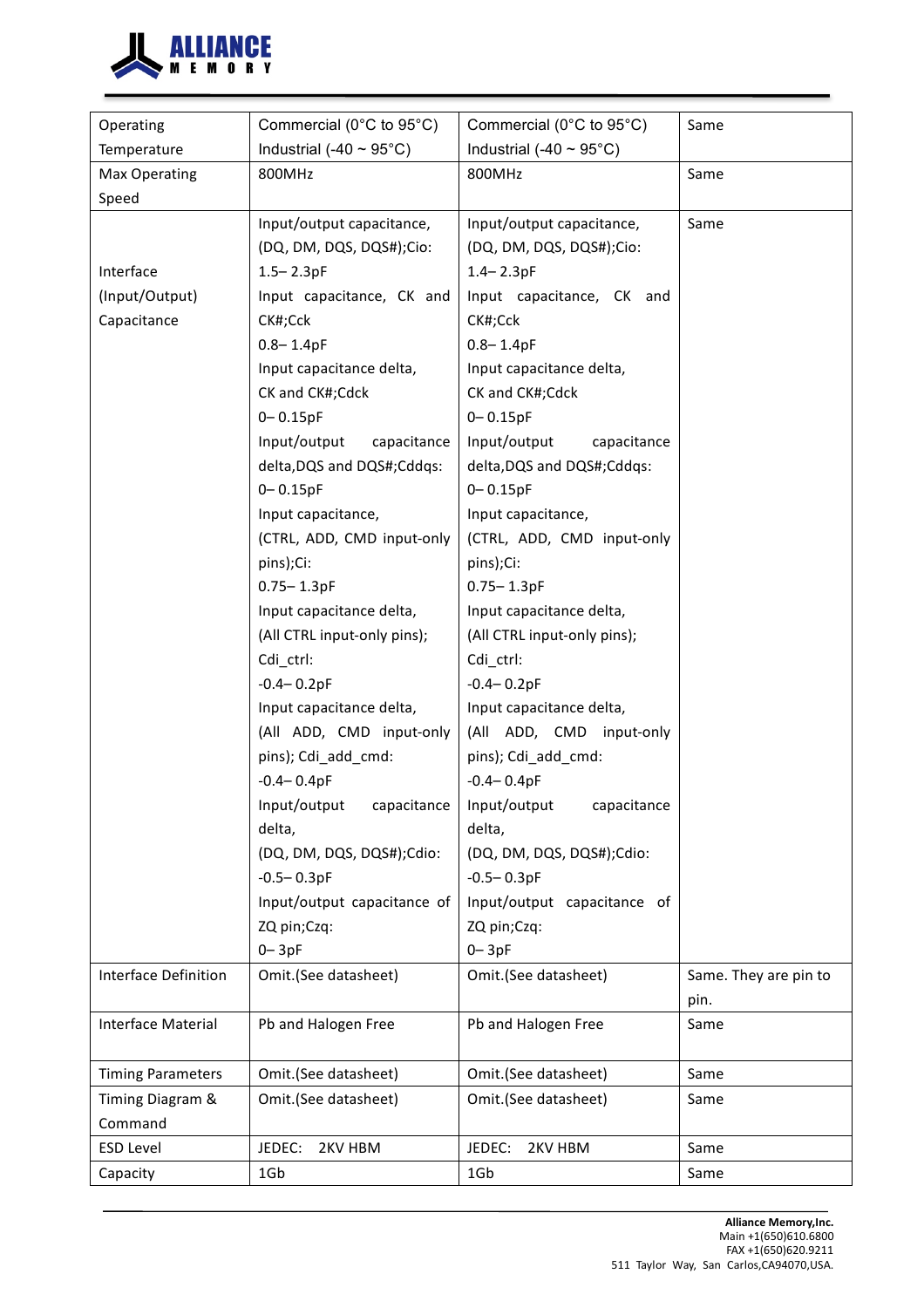

| Package     |                      | 78-ball 8 x 10.5 x 1.2mm   78-ball 8 x 10.5 x 1.0mm FBGA   Pin to Pin compatible |                      |
|-------------|----------------------|----------------------------------------------------------------------------------|----------------------|
|             | FBGA package         | package                                                                          |                      |
| Truth Table | Omit.(See datasheet) | Omit.(See datasheet)                                                             | same                 |
| Supply Time |                      |                                                                                  | D3A will replace D3. |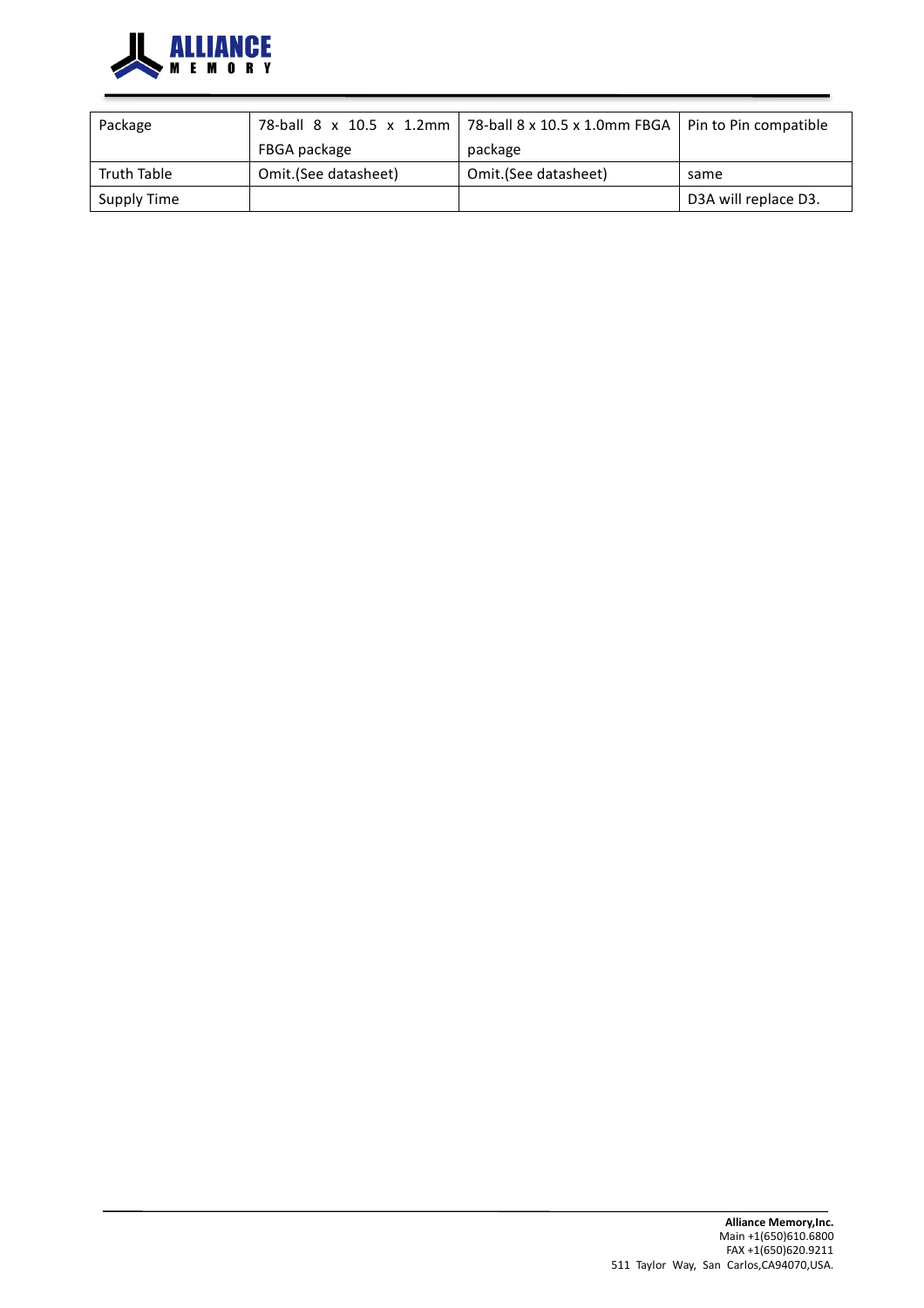

# AS4C128M8D3 and AS4C128M8D3A for Auto Temp - 1Gb DDR3

| Part Number&result<br>Parameter | AS4C128M8D3-12BAN                               | AS4C128M8D3A-12BAN                       | <b>Comparison Result</b> |
|---------------------------------|-------------------------------------------------|------------------------------------------|--------------------------|
| <b>Wafer Process</b>            | 30 <sub>nm</sub>                                | 30 <sub>nm</sub>                         | Same                     |
| Power Supply                    | V DD & V DDQ = $1.5\pm$<br>0.075V               | V DD & V DDQ = $1.5 \pm 0.075$ V         | Same                     |
|                                 | $CLK = 800MHz$                                  | $CLK = 800MHz$                           | D3A is equal to or less  |
|                                 | Operating<br>Bank<br>One                        | Operating<br>Bank<br>One                 | than D3.                 |
|                                 | Active-Precharge Current                        | Active-Precharge Current                 |                          |
|                                 | IDD0=54mA                                       | IDD0=45mA                                |                          |
|                                 | Operating<br>One<br>Bank                        | Operating<br>One<br>Bank                 |                          |
|                                 | Active-Read-Precharge<br>Current:               | Active-Read-Precharge<br>Current:        |                          |
|                                 | IDD1=66mA                                       | IDD1=66mA                                |                          |
|                                 | Precharge Standby Current:                      | Precharge Standby Current:               |                          |
|                                 | IDD2N=29mA                                      | $IDD2N=29mA$                             |                          |
| <b>Typical Power</b>            | Precharge Power-Down Current                    | Precharge Power-Down Current             |                          |
| <b>Dissipation of Normal</b>    | Slow Exit:                                      | Slow Exit:                               |                          |
| Operation                       | IDD2P0=14mA                                     | IDD2P0=14mA                              |                          |
|                                 | Precharge Power-Down Current                    | Precharge Power-Down Current             |                          |
|                                 | Fast Exit:                                      | Fast Exit:                               |                          |
|                                 | IDD2P1=16mA                                     | IDD2P1=16mA                              |                          |
|                                 | Precharge Quiet Standby Current:                | Precharge Quiet Standby Current:         |                          |
|                                 | IDD2Q=23mA                                      | IDD2Q=23mA                               |                          |
|                                 | <b>Active Standby Current:</b>                  | <b>Active Standby Current:</b>           |                          |
|                                 | IDD3N=34mA<br><b>Active Power-Down Current:</b> | IDD3N=41mA<br>Active Power-Down Current: |                          |
|                                 | IDD3P=22 mA                                     | IDD3P=22mA                               |                          |
|                                 | <b>Operating Burst Read Current:</b>            | <b>Operating Burst Read Current:</b>     |                          |
|                                 | IDD4R=126mA                                     | IDD4R=126mA                              |                          |
|                                 | <b>Operating Burst Write Current:</b>           | <b>Operating Burst Write Current:</b>    |                          |
|                                 | IDD4W=132mA                                     | IDD4W=132mA                              |                          |
|                                 | <b>Burst Refresh Current:</b>                   | <b>Burst Refresh Current:</b>            |                          |
|                                 | IDD5B=114 mA                                    | IDD5B=117 mA                             |                          |
|                                 | Self Refresh Current:                           | Self Refresh Current:                    |                          |
|                                 | IDD6=24mA                                       | IDD6=24mA                                |                          |
|                                 | Operating Bank Interleave Read                  | Operating Bank Interleave Read           |                          |
|                                 | Current:                                        | Current:                                 |                          |
|                                 | IDD7=168mA                                      | IDD7=191mA                               |                          |
|                                 | <b>RESET Low Current</b>                        | <b>RESET Low Current</b>                 |                          |
|                                 | IDD8=14mA                                       | IDD8=14mA                                |                          |
| Operating                       | Automotive (-40 ~ $105^{\circ}$ C)              | Automotive (-40 ~ $105^{\circ}$ C)       | Same                     |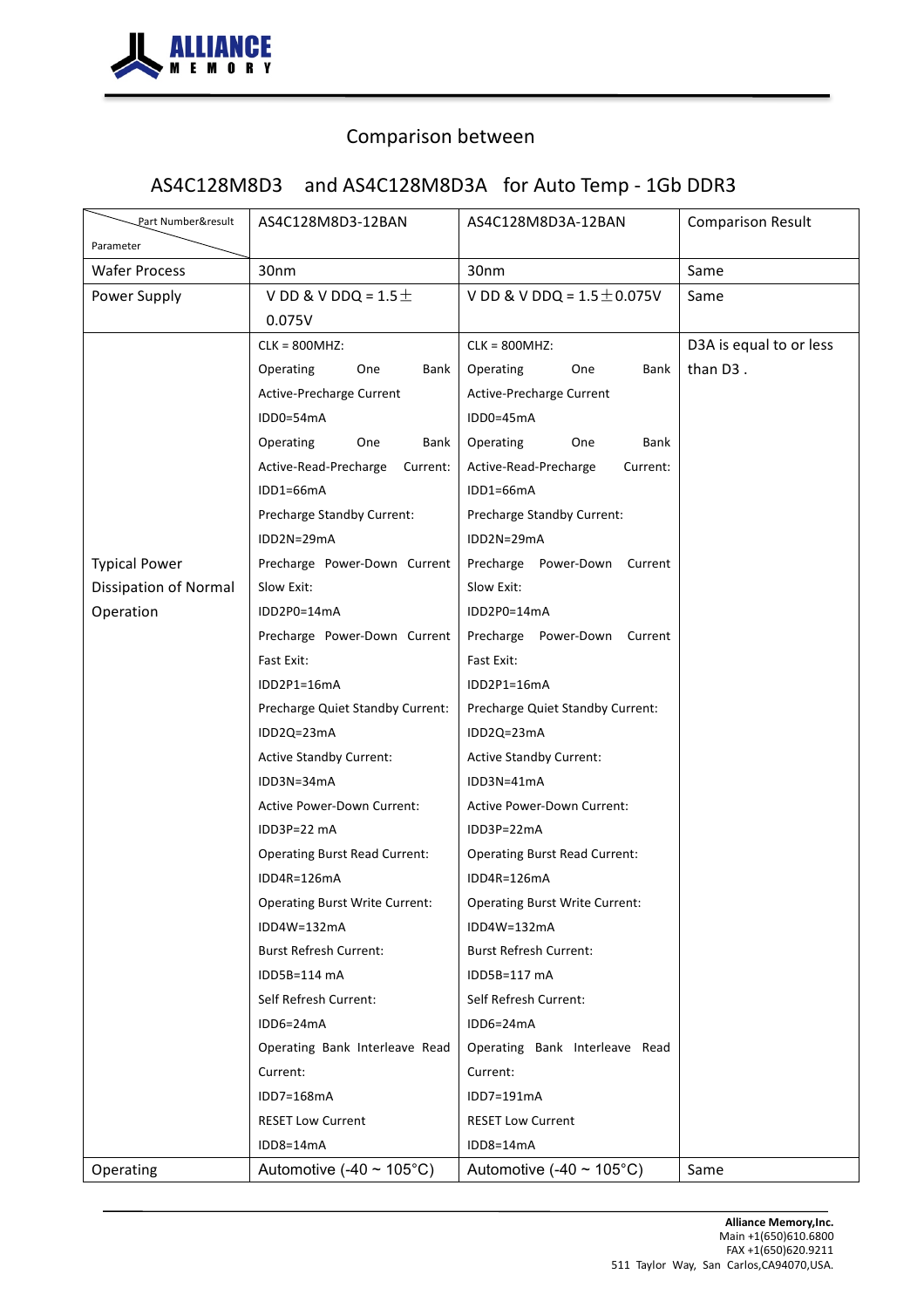

| Temperature                |                             |                               |                       |
|----------------------------|-----------------------------|-------------------------------|-----------------------|
| <b>Max Operating Speed</b> | 800MHz                      | 800MHz                        | Same                  |
|                            | Input/output capacitance,   | Input/output capacitance,     | Same                  |
|                            | (DQ, DM, DQS, DQS#);Cio:    | (DQ, DM, DQS, DQS#);Cio:      |                       |
| Interface                  | $1.5 - 2.3pF$               | $1.4 - 2.3pF$                 |                       |
| (Input/Output)             | Input capacitance, CK and   | Input capacitance, CK and     |                       |
| Capacitance                | CK#;Cck                     | CK#;Cck                       |                       |
|                            | $0.8 - 1.4pF$               | $0.8 - 1.4pF$                 |                       |
|                            | Input capacitance delta,    | Input capacitance delta,      |                       |
|                            | CK and CK#;Cdck             | CK and CK#;Cdck               |                       |
|                            | $0 - 0.15pF$                | $0 - 0.15pF$                  |                       |
|                            | Input/output<br>capacitance | Input/output<br>capacitance   |                       |
|                            | delta, DQS and DQS#; Cddqs: | delta, DQS and DQS#; Cddqs:   |                       |
|                            | $0 - 0.15pF$                | $0 - 0.15pF$                  |                       |
|                            | Input capacitance,          | Input capacitance,            |                       |
|                            | (CTRL, ADD, CMD input-only  | (CTRL, ADD, CMD input-only    |                       |
|                            | pins);Ci:                   | pins);Ci:                     |                       |
|                            | $0.75 - 1.3pF$              | $0.75 - 1.3pF$                |                       |
|                            | Input capacitance delta,    | Input capacitance delta,      |                       |
|                            | (All CTRL input-only pins); | (All CTRL input-only pins);   |                       |
|                            | Cdi_ctrl:                   | Cdi_ctrl:                     |                       |
|                            | $-0.4 - 0.2pF$              | $-0.4 - 0.2pF$                |                       |
|                            | Input capacitance delta,    | Input capacitance delta,      |                       |
|                            | (All ADD, CMD input-only    | (All ADD, CMD input-only      |                       |
|                            | pins); Cdi_add_cmd:         | pins); Cdi_add_cmd:           |                       |
|                            | $-0.4 - 0.4pF$              | $-0.4 - 0.4pF$                |                       |
|                            | Input/output<br>capacitance | Input/output<br>capacitance   |                       |
|                            | delta,                      | delta,                        |                       |
|                            | (DQ, DM, DQS, DQS#);Cdio:   | (DQ, DM, DQS, DQS#);Cdio:     |                       |
|                            | $-0.5 - 0.3pF$              | $-0.5 - 0.3pF$                |                       |
|                            | Input/output capacitance of | Input/output capacitance of   |                       |
|                            | ZQ pin;Czq:                 | ZQ pin;Czq:                   |                       |
|                            | $0 - 3pF$                   | $0 - 3pF$                     |                       |
| Interface Definition       | Omit.(See datasheet)        | Omit.(See datasheet)          | Same. They are pin to |
|                            |                             |                               | pin.                  |
| <b>Interface Material</b>  | Pb and Halogen Free         | Pb and Halogen Free           | Same                  |
|                            |                             |                               |                       |
| <b>Timing Parameters</b>   | Omit.(See datasheet)        | Omit.(See datasheet)          | Same                  |
| Timing Diagram &           | Omit.(See datasheet)        | Omit.(See datasheet)          | Same                  |
| Command                    |                             |                               |                       |
| <b>ESD Level</b>           | JEDEC:<br>2KV HBM           | JEDEC:<br>2KV HBM             | Same                  |
| Capacity                   | 1Gb                         | 1Gb                           | Same                  |
| Package                    | 78-ball 8 x 10.5 x 1.2mm    | 78-ball 8 x 10.5 x 1.0mm FBGA | Pin to Pin compatible |
|                            | FBGA package                | package                       |                       |
|                            |                             |                               |                       |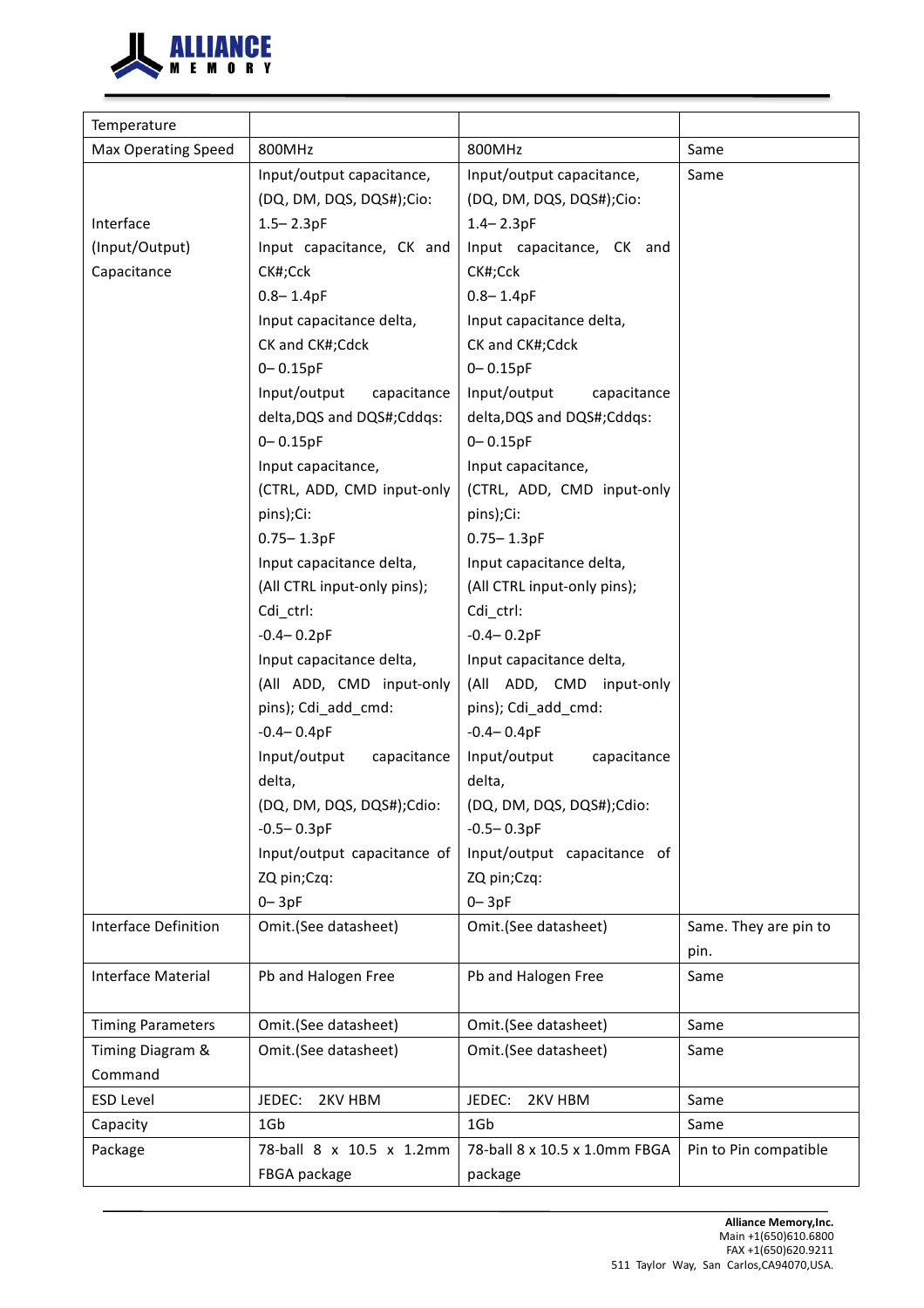

| <b>Truth Table</b> | Omit.(See datasheet) | Omit.(See datasheet) | same                 |
|--------------------|----------------------|----------------------|----------------------|
| Supply Time        |                      |                      | D3A will replace D3. |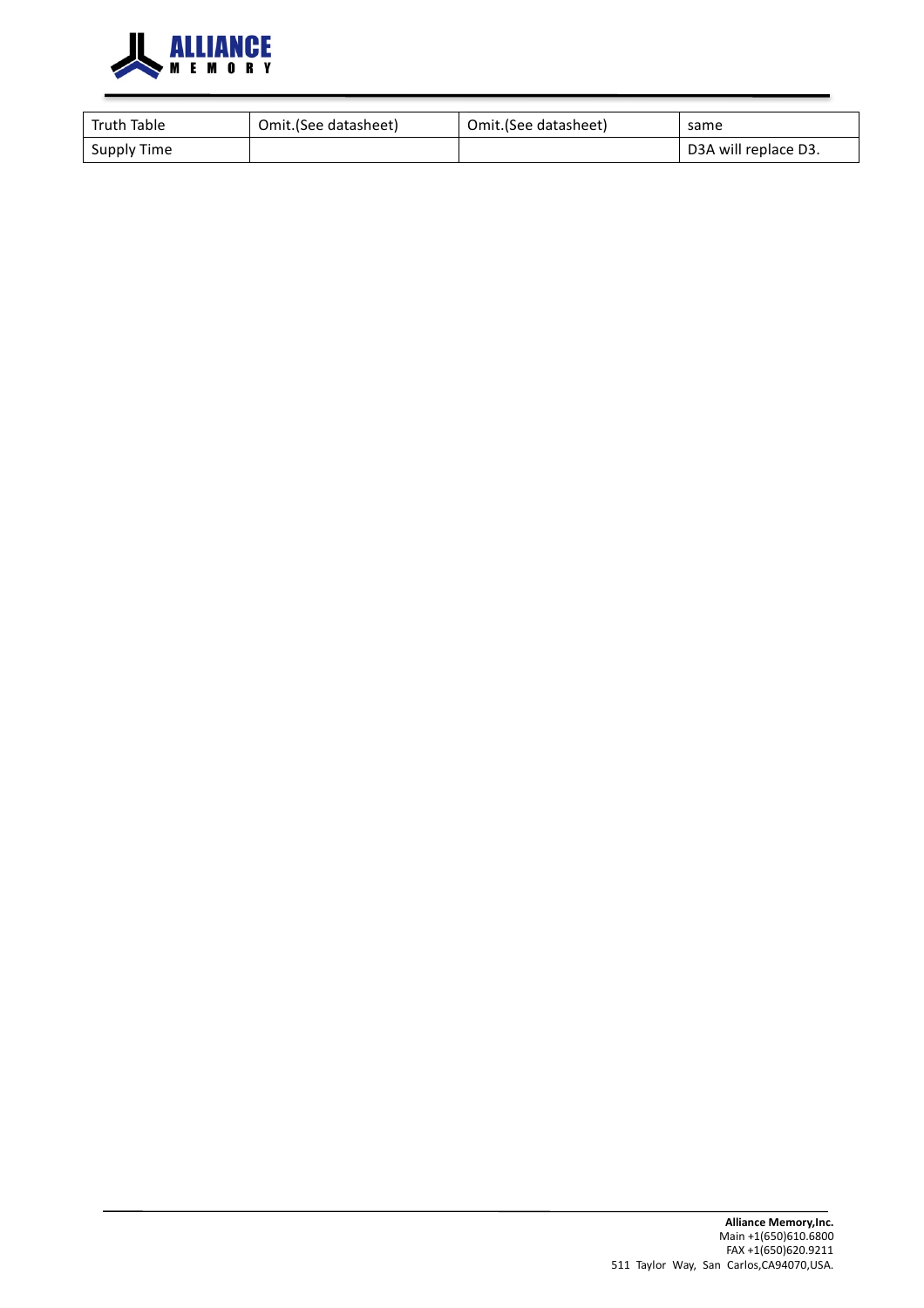

# AS4C64M16D3L and AS4C64M16D3LA for C & I Temp - 1Gb DDR3

| Part Number&result    | AS4C64M16D3L-12BCN                    | AS4C64M16D3LA-12BCN                   | <b>Comparison Result</b> |
|-----------------------|---------------------------------------|---------------------------------------|--------------------------|
| Parameter             | AS4C64M16D3L-12BIN                    | AS4C64M16D3LA-12BIN                   |                          |
| <b>Wafer Process</b>  | 30 <sub>nm</sub>                      | 30nm                                  | Same                     |
| Power Supply          | V DD & V DDQ = $1.35V$                | V DD & V DDQ = $1.35V$                | Same                     |
|                       | Backward compatible                   | Backward compatible                   |                          |
|                       | VDD & VDDQ = $1.5\pm$                 | VDD & VDDQ = $1.5 \pm 0.075V$         |                          |
|                       | 0.075V                                |                                       |                          |
|                       | $CLK = 800MHz$                        | $CLK = 800MHz$                        | D3LA is equal to or less |
|                       | Operating<br>One<br>Bank              | Operating<br>One<br>Bank              | than D3L.                |
|                       | Active-Precharge Current              | Active-Precharge Current              |                          |
|                       | IDD0=45mA                             | IDD0=50mA                             |                          |
|                       | Operating<br>One<br>Bank              | One<br>Bank<br>Operating              |                          |
|                       | Active-Read-Precharge<br>Current:     | Active-Read-Precharge<br>Current:     |                          |
|                       | IDD1=60mA                             | $IDD1=63mA$                           |                          |
|                       | Precharge Standby Current:            | Precharge Standby Current:            |                          |
|                       | IDD2N=20mA                            | IDD2N=20mA                            |                          |
| <b>Typical Power</b>  | Precharge Power-Down Current          | Precharge Power-Down Current          |                          |
| Dissipation of Normal | Slow Exit:                            | Slow Exit:                            |                          |
| Operation             | IDD2P0=10mA                           | IDD2P0=10mA                           |                          |
|                       | Precharge Power-Down Current          | Precharge Power-Down<br>Current       |                          |
|                       | Fast Exit:                            | Fast Exit:                            |                          |
|                       | IDD2P1=12mA                           | IDD2P1=12mA                           |                          |
|                       | Precharge Quiet Standby Current:      | Precharge Quiet Standby Current:      |                          |
|                       | IDD2Q=16mA                            | IDD2Q=16mA                            |                          |
|                       | <b>Active Standby Current:</b>        | <b>Active Standby Current:</b>        |                          |
|                       | IDD3N=25mA                            | IDD3N=39mA                            |                          |
|                       | <b>Active Power-Down Current:</b>     | <b>Active Power-Down Current:</b>     |                          |
|                       | IDD3P=17 mA                           | IDD3P=24mA                            |                          |
|                       | <b>Operating Burst Read Current:</b>  | <b>Operating Burst Read Current:</b>  |                          |
|                       | IDD4R=120mA                           | IDD4R=127mA                           |                          |
|                       | <b>Operating Burst Write Current:</b> | <b>Operating Burst Write Current:</b> |                          |
|                       | IDD4W=125mA                           | IDD4W=134mA                           |                          |
|                       | <b>Burst Refresh Current:</b>         | <b>Burst Refresh Current:</b>         |                          |
|                       | IDD5B=90 mA                           | IDD5B=99 mA                           |                          |
|                       | Self Refresh Current:                 | Self Refresh Current:                 |                          |
|                       | IDD6=10mA                             | IDD6=10mA                             |                          |
|                       | Operating Bank Interleave Read        | Operating Bank Interleave Read        |                          |
|                       | Current:                              | Current:                              |                          |
|                       | IDD7=190mA                            | IDD7=200mA                            |                          |
|                       | <b>RESET Low Current</b>              | <b>RESET Low Current</b>              |                          |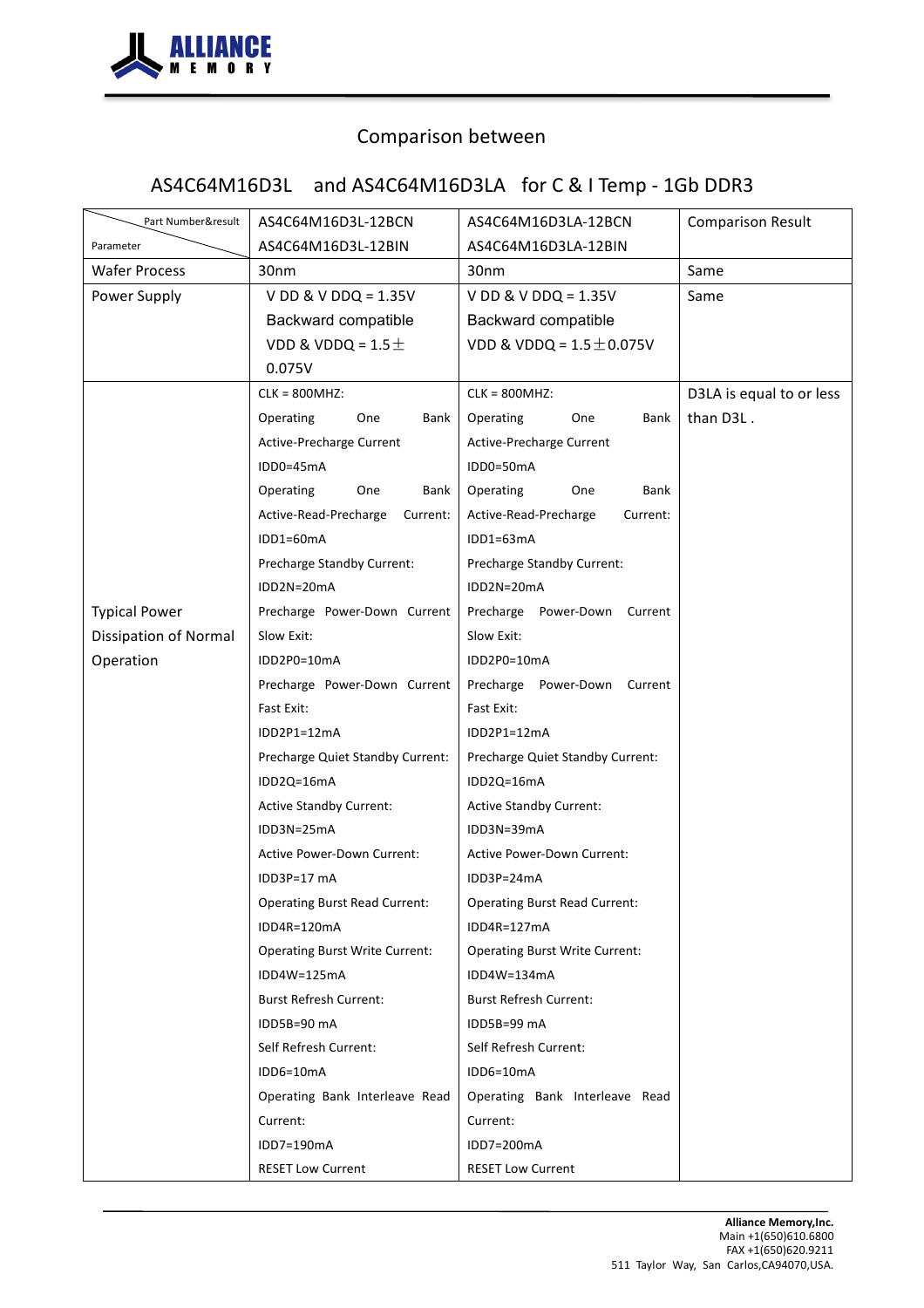

|                            | IDD8=10mA                    | IDD8=10mA                    |                       |
|----------------------------|------------------------------|------------------------------|-----------------------|
|                            |                              |                              |                       |
|                            |                              |                              |                       |
|                            |                              |                              |                       |
|                            |                              |                              |                       |
|                            |                              |                              |                       |
|                            |                              |                              |                       |
|                            |                              |                              |                       |
|                            |                              |                              |                       |
| Operating                  | Commercial (0°C to 95°C)     | Commercial (0°C to 95°C)     | Same                  |
| Temperature                | Industrial (-40 $\sim$ 95°C) | Industrial (-40 $\sim$ 95°C) |                       |
| <b>Max Operating Speed</b> | 800MHz                       | 800MHz                       | Same                  |
|                            | Input/output capacitance,    | Input/output capacitance,    | Almost the same       |
|                            | (DQ, DM, DQS, DQS#);Cio:     | (DQ, DM, DQS, DQS#);Cio:     |                       |
| Interface                  | $1.5 - 2.3pF$                | $1.4 - 2.3pF$                |                       |
| (Input/Output)             | Input capacitance, CK and    | Input capacitance, CK and    |                       |
| Capacitance                | CK#;Cck                      | CK#;Cck                      |                       |
|                            | $0.8 - 1.4pF$                | $0.8 - 1.4pF$                |                       |
|                            | Input capacitance delta,     | Input capacitance delta,     |                       |
|                            | CK and CK#;Cdck              | CK and CK#;Cdck              |                       |
|                            | $0 - 0.15pF$                 | $0 - 0.15pF$                 |                       |
|                            | Input/output<br>capacitance  | Input/output<br>capacitance  |                       |
|                            | delta, DQS and DQS#; Cddqs:  | delta, DQS and DQS#; Cddqs:  |                       |
|                            | $0 - 0.15pF$                 | $0 - 0.15pF$                 |                       |
|                            | Input capacitance,           | Input capacitance,           |                       |
|                            | (CTRL, ADD, CMD input-only   | (CTRL, ADD, CMD input-only   |                       |
|                            | pins);Ci:                    | pins);Ci:                    |                       |
|                            | $0.75 - 1.3pF$               | $0.75 - 1.2pF$               |                       |
|                            | Input capacitance delta,     | Input capacitance delta,     |                       |
|                            | (All CTRL input-only pins);  | (All CTRL input-only pins);  |                       |
|                            | Cdi ctrl:<br>$-0.4 - 0.2pF$  | Cdi_ctrl:<br>$-0.4 - 0.2pF$  |                       |
|                            | Input capacitance delta,     | Input capacitance delta,     |                       |
|                            | (All ADD, CMD input-only     | (All ADD, CMD input-only     |                       |
|                            | pins); Cdi_add_cmd:          | pins); Cdi_add_cmd:          |                       |
|                            | $-0.4 - 0.4pF$               | $-0.4 - 0.4pF$               |                       |
|                            | Input/output<br>capacitance  | Input/output<br>capacitance  |                       |
|                            | delta,                       | delta,                       |                       |
|                            | (DQ, DM, DQS, DQS#);Cdio:    | (DQ, DM, DQS, DQS#);Cdio:    |                       |
|                            | $-0.5 - 0.3pF$               | $-0.5 - 0.3pF$               |                       |
|                            | Input/output capacitance of  | Input/output capacitance of  |                       |
|                            | ZQ pin;Czq:                  | ZQ pin;Czq:                  |                       |
|                            | $0 - 3pF$                    | $0 - 3pF$                    |                       |
| Interface Definition       | Omit.(See datasheet)         | Omit.(See datasheet)         | Same. They are pin to |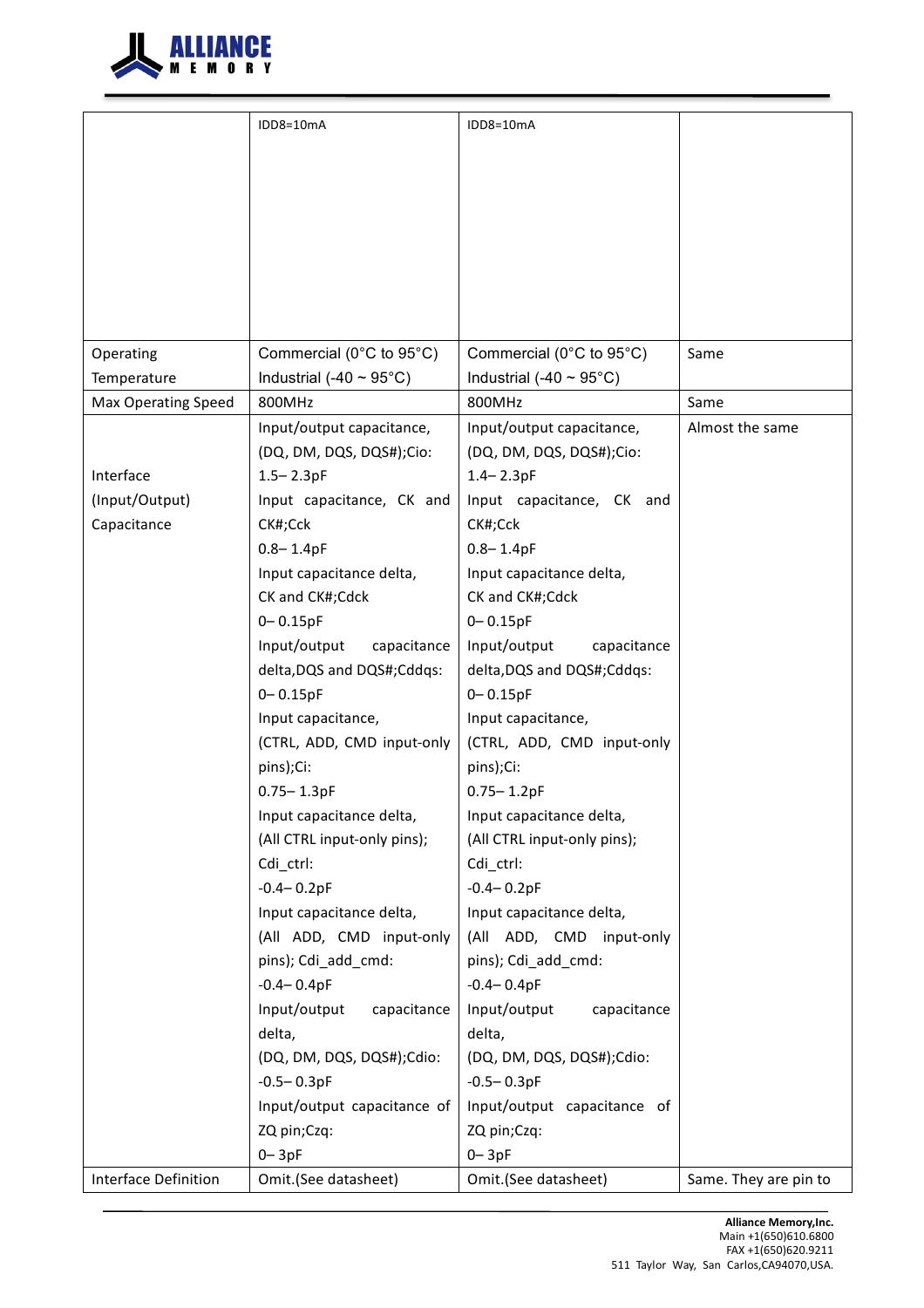

|                          |                             |                             | pin.                    |
|--------------------------|-----------------------------|-----------------------------|-------------------------|
| Interface Material       | Pb and Halogen Free         | Pb and Halogen Free         | Same                    |
|                          |                             |                             |                         |
| <b>Timing Parameters</b> | Omit.(See datasheet)        | Omit.(See datasheet)        | D3A is equal to or less |
|                          |                             |                             | than $D3$ .             |
| Timing Diagram &         | Omit.(See datasheet)        | Omit.(See datasheet)        | Same                    |
| Command                  |                             |                             |                         |
| <b>ESD Level</b>         | JEDEC:<br>2KV HBM           | JEDEC:<br>2KV HBM           | Same                    |
| Capacity                 | 1Gb                         | 1Gb                         | Same                    |
| Package                  | 96-ball 9 x 13 x 1.2mm FBGA | 96-ball 8 x 13 x 1.0mm FBGA | Pin to Pin compatible   |
|                          | package                     | package                     |                         |
| <b>Truth Table</b>       | Omit.(See datasheet)        | Omit.(See datasheet)        | same                    |
| Supply Time              |                             |                             | D3LA will replace D3L.  |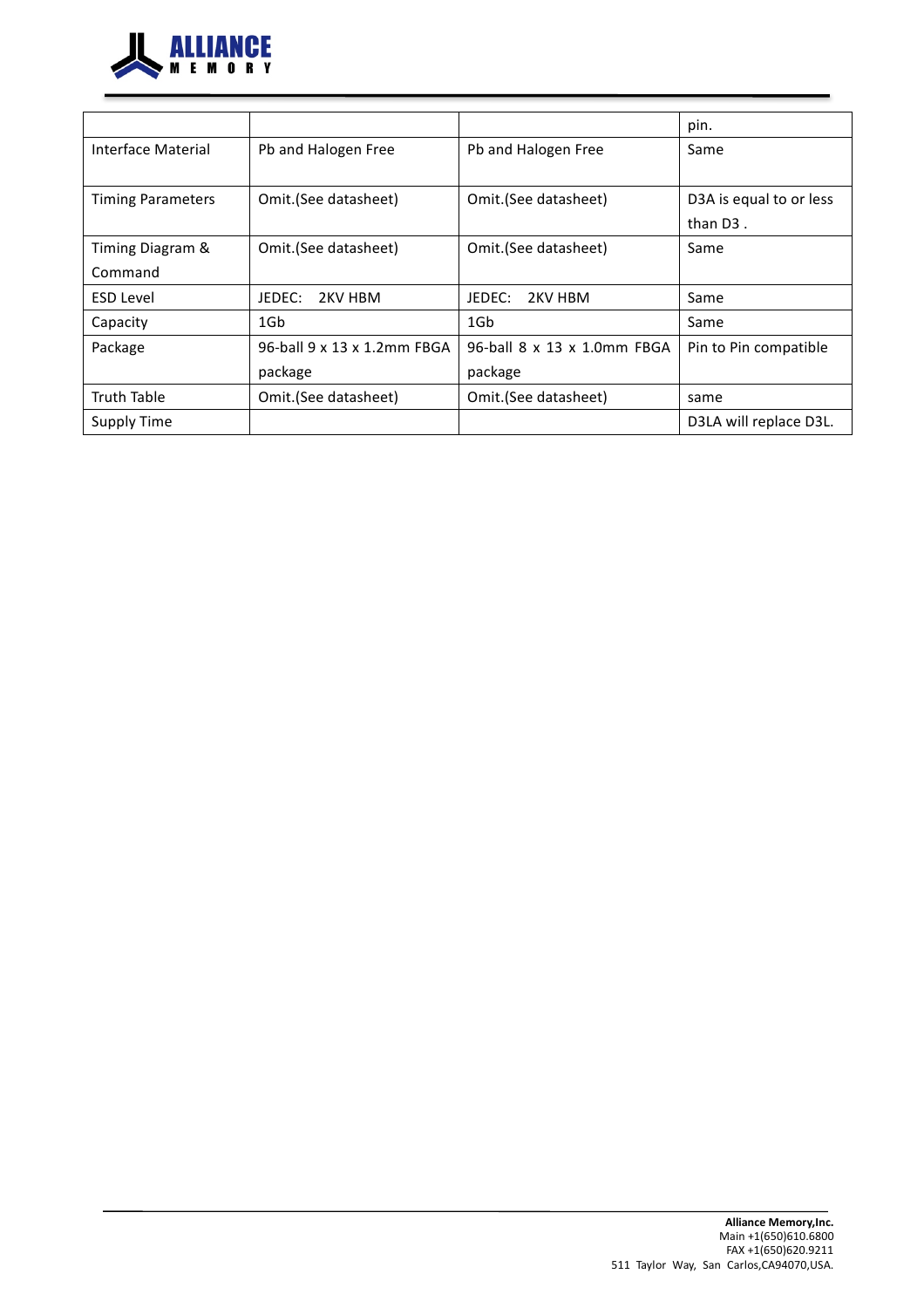

# AS4C64M16D3L and AS4C64M16D3LA for Auto Temp - 1Gb DDR3

| Part Number&result<br>Parameter | AS4C64M16D3L-12BAN                    | AS4C64M16D3LA-12BAN                   | <b>Comparison Result</b> |
|---------------------------------|---------------------------------------|---------------------------------------|--------------------------|
| <b>Wafer Process</b>            | 30nm                                  | 30nm                                  | Same                     |
| Power Supply                    | V DD & V DDQ = $1.35V$                | V DD & V DDQ = $1.35V$                | Same                     |
|                                 | Backward compatible                   | Backward compatible                   |                          |
|                                 | VDD & VDDQ = $1.5 \pm$                | VDD & VDDQ = $1.5 \pm 0.075V$         |                          |
|                                 | 0.075V                                |                                       |                          |
|                                 | $CLK = 800MHz$                        | $CLK = 800MHz$                        | Same                     |
|                                 | Operating<br>One<br>Bank              | Operating<br>One<br>Bank              |                          |
|                                 | Active-Precharge Current              | Active-Precharge Current              |                          |
|                                 | IDD0=60mA                             | IDD0=60mA                             |                          |
|                                 | Operating<br>One<br>Bank              | Operating<br>One<br>Bank              |                          |
|                                 | Active-Read-Precharge<br>Current:     | Active-Read-Precharge<br>Current:     |                          |
|                                 | IDD1=76mA                             | IDD1=76mA                             |                          |
|                                 | Precharge Standby Current:            | Precharge Standby Current:            |                          |
|                                 | IDD2N=24mA                            | IDD2N=24mA                            |                          |
| <b>Typical Power</b>            | Precharge Power-Down Current          | Precharge Power-Down Current          |                          |
| <b>Dissipation of Normal</b>    | Slow Exit:                            | Slow Exit:                            |                          |
| Operation                       | IDD2P0=12mA                           | IDD2P0=12mA                           |                          |
|                                 | Precharge Power-Down Current          | Precharge Power-Down Current          |                          |
|                                 | Fast Exit:                            | Fast Exit:                            |                          |
|                                 | IDD2P1=15mA                           | IDD2P1=15mA                           |                          |
|                                 | Precharge Quiet Standby Current:      | Precharge Quiet Standby Current:      |                          |
|                                 | IDD2Q=20mA                            | IDD2Q=20mA                            |                          |
|                                 | <b>Active Standby Current:</b>        | <b>Active Standby Current:</b>        |                          |
|                                 | IDD3N=47mA                            | IDD3N=47mA                            |                          |
|                                 | <b>Active Power-Down Current:</b>     | <b>Active Power-Down Current:</b>     |                          |
|                                 | IDD3P=29mA                            | IDD3P=29mA                            |                          |
|                                 | <b>Operating Burst Read Current:</b>  | <b>Operating Burst Read Current:</b>  |                          |
|                                 | IDD4R=153mA                           | IDD4R=153mA                           |                          |
|                                 | <b>Operating Burst Write Current:</b> | <b>Operating Burst Write Current:</b> |                          |
|                                 | IDD4W=161mA                           | IDD4W=161mA                           |                          |
|                                 | <b>Burst Refresh Current:</b>         | <b>Burst Refresh Current:</b>         |                          |
|                                 | IDD5B=119mA                           | IDD5B=119 mA                          |                          |
|                                 | Self Refresh Current:                 | Self Refresh Current:                 |                          |
|                                 | IDD6=22mA                             | IDD6=22mA                             |                          |
|                                 | Operating Bank Interleave Read        | Operating Bank Interleave Read        |                          |
|                                 | Current:                              | Current:                              |                          |
|                                 | IDD7=240mA                            | IDD7=240mA                            |                          |
|                                 | <b>RESET Low Current</b>              | <b>RESET Low Current</b>              |                          |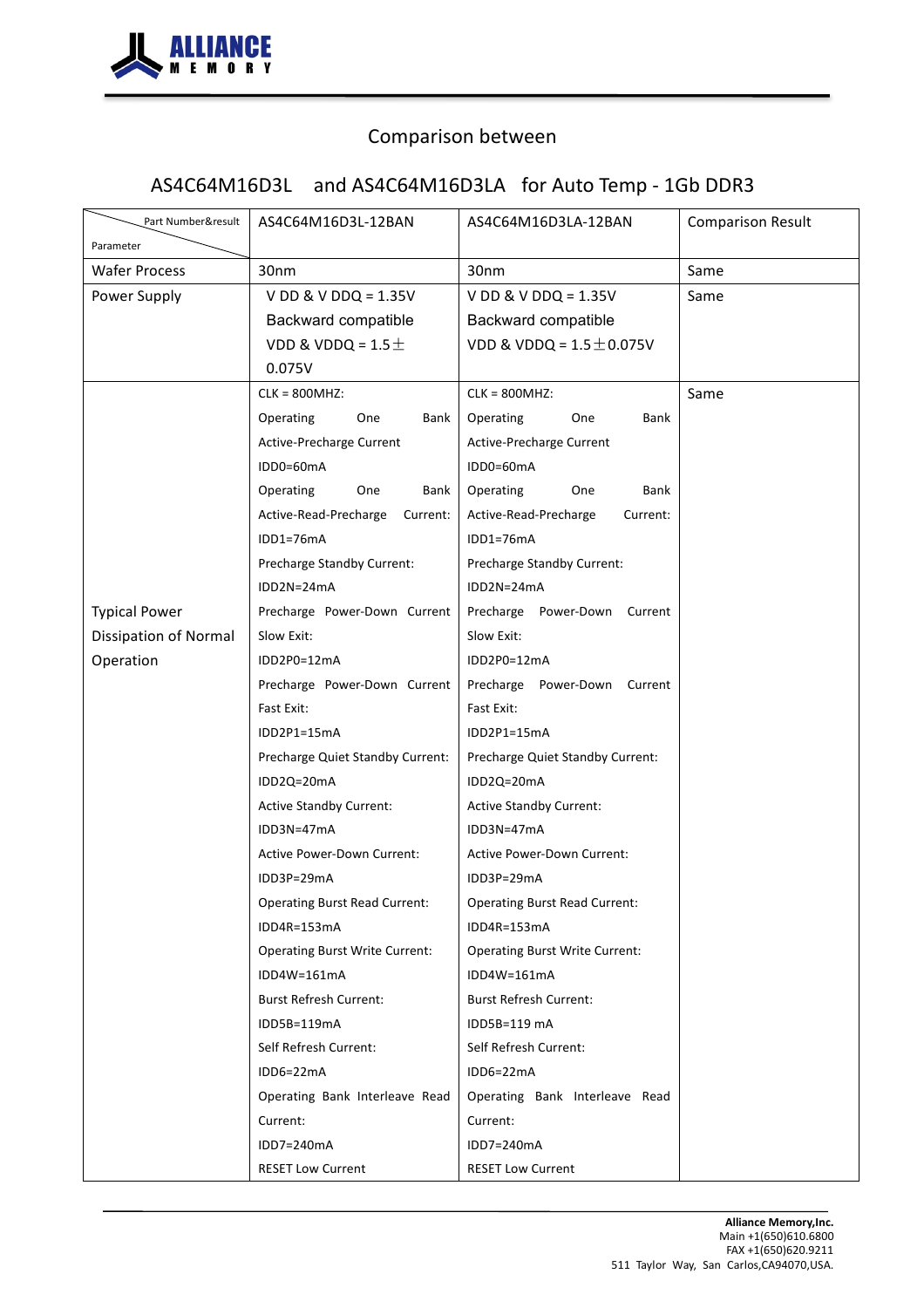

|                      | IDD8=12mA                          | IDD8=12mA                          |                       |
|----------------------|------------------------------------|------------------------------------|-----------------------|
|                      |                                    |                                    |                       |
|                      |                                    |                                    |                       |
|                      |                                    |                                    |                       |
|                      |                                    |                                    |                       |
|                      |                                    |                                    |                       |
|                      |                                    |                                    |                       |
|                      |                                    |                                    |                       |
|                      |                                    |                                    |                       |
|                      |                                    |                                    |                       |
| Operating            | Automotive (-40 ~ $105^{\circ}$ C) | Automotive (-40 ~ $105^{\circ}$ C) | Same                  |
| Temperature          |                                    |                                    |                       |
| Max Operating Speed  | 800MHz                             | 800MHz                             | Same                  |
|                      | Input/output capacitance,          | Input/output capacitance,          | Same                  |
|                      | (DQ, DM, DQS, DQS#);Cio:           | (DQ, DM, DQS, DQS#);Cio:           |                       |
| Interface            | $1.4 - 2.2pF$                      | $1.4 - 2.2pF$                      |                       |
| (Input/Output)       | Input capacitance, CK and          | Input capacitance, CK and          |                       |
| Capacitance          | CK#;Cck                            | CK#;Cck                            |                       |
|                      | $0.8 - 1.4pF$                      | $0.8 - 1.4pF$                      |                       |
|                      | Input capacitance delta,           | Input capacitance delta,           |                       |
|                      | CK and CK#;Cdck                    | CK and CK#;Cdck                    |                       |
|                      | $0 - 0.15pF$                       | $0 - 0.15pF$                       |                       |
|                      | Input/output<br>capacitance        | Input/output<br>capacitance        |                       |
|                      | delta, DQS and DQS#; Cddqs:        | delta, DQS and DQS#; Cddqs:        |                       |
|                      | $0 - 0.15pF$                       | $0 - 0.15pF$                       |                       |
|                      |                                    |                                    |                       |
|                      | Input capacitance,                 | Input capacitance,                 |                       |
|                      | (CTRL, ADD, CMD input-only         | (CTRL, ADD, CMD input-only         |                       |
|                      | pins);Ci:                          | pins);Ci:                          |                       |
|                      | $0.75 - 1.2pF$                     | $0.75 - 1.2pF$                     |                       |
|                      | Input capacitance delta,           | Input capacitance delta,           |                       |
|                      | (All CTRL input-only pins);        | (All CTRL input-only pins);        |                       |
|                      | Cdi ctrl:                          | Cdi ctrl:                          |                       |
|                      | $-0.4 - 0.2pF$                     | $-0.4 - 0.2pF$                     |                       |
|                      | Input capacitance delta,           | Input capacitance delta,           |                       |
|                      | (All ADD, CMD input-only           | (All ADD, CMD input-only           |                       |
|                      | pins); Cdi_add_cmd:                | pins); Cdi_add_cmd:                |                       |
|                      | $-0.4 - 0.4pF$                     | $-0.4 - 0.4pF$                     |                       |
|                      | Input/output<br>capacitance        | Input/output<br>capacitance        |                       |
|                      | delta,                             | delta,                             |                       |
|                      | (DQ, DM, DQS, DQS#);Cdio:          | (DQ, DM, DQS, DQS#);Cdio:          |                       |
|                      | $-0.5 - 0.3pF$                     | $-0.5 - 0.3pF$                     |                       |
|                      | Input/output capacitance of        | Input/output capacitance of        |                       |
|                      | ZQ pin;Czq:                        | ZQ pin;Czq:                        |                       |
|                      | $0 - 3pF$                          | $0 - 3pF$                          |                       |
| Interface Definition | Omit.(See datasheet)               | Omit.(See datasheet)               | Same. They are pin to |
|                      |                                    |                                    |                       |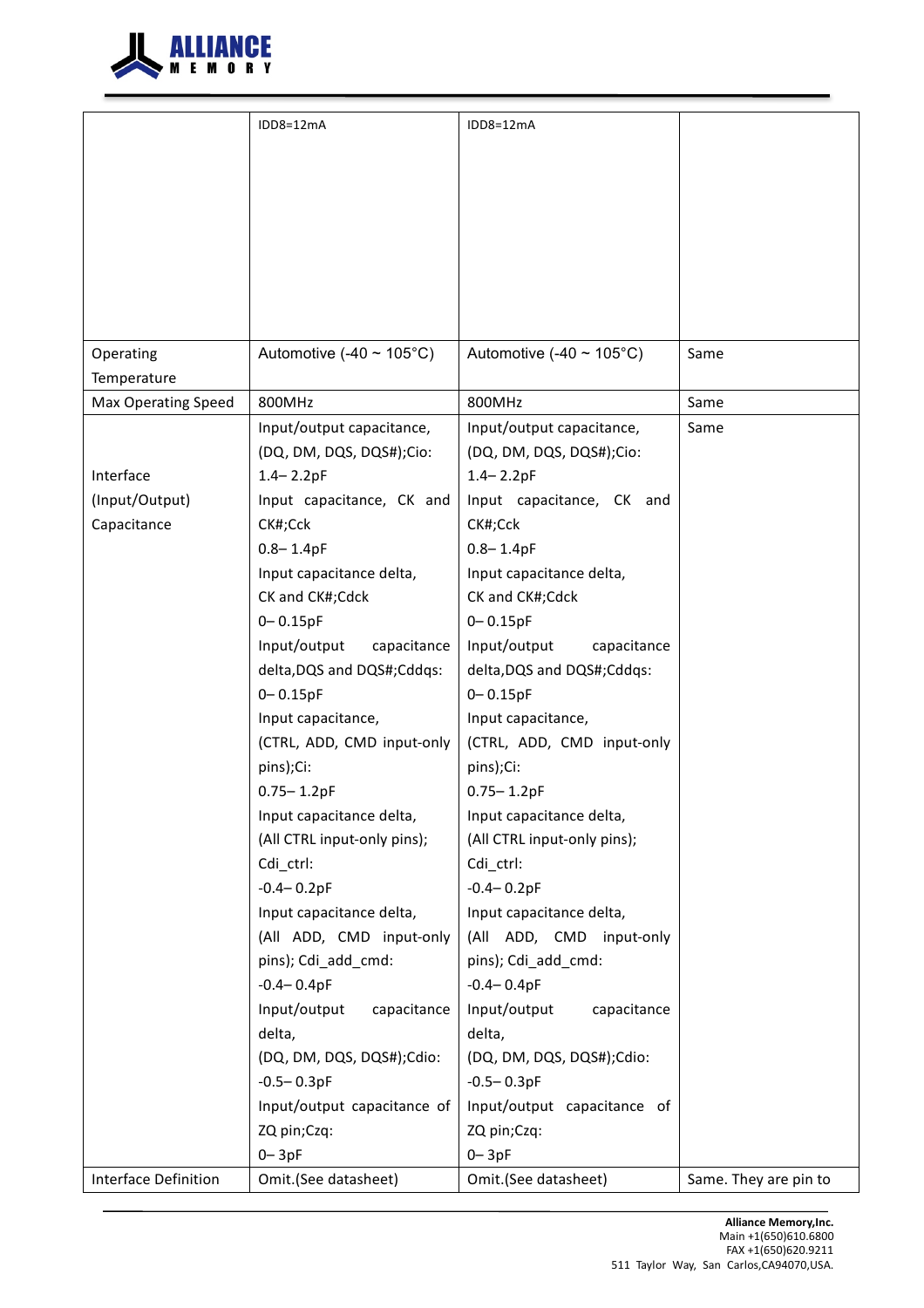

|                          |                             |                             | pin.                   |
|--------------------------|-----------------------------|-----------------------------|------------------------|
| Interface Material       | Pb and Halogen Free         | Pb and Halogen Free         | Same                   |
| <b>Timing Parameters</b> | Omit.(See datasheet)        | Omit.(See datasheet)        | Same                   |
| Timing Diagram &         | Omit.(See datasheet)        | Omit.(See datasheet)        | Same                   |
| Command                  |                             |                             |                        |
| <b>ESD Level</b>         | JFDFC:<br>2KV HBM           | JEDEC:<br>2KV HBM           | Same                   |
| Capacity                 | 1Gb                         | 1G <sub>b</sub>             | Same                   |
| Package                  | 96-ball 8 x 13 x 1.0mm FBGA | 96-ball 8 x 13 x 1.0mm FBGA | Pin to Pin compatible  |
|                          | package                     | package                     |                        |
| <b>Truth Table</b>       | Omit.(See datasheet)        | Omit.(See datasheet)        | same                   |
| <b>Supply Time</b>       |                             |                             | D3LA will replace D3L. |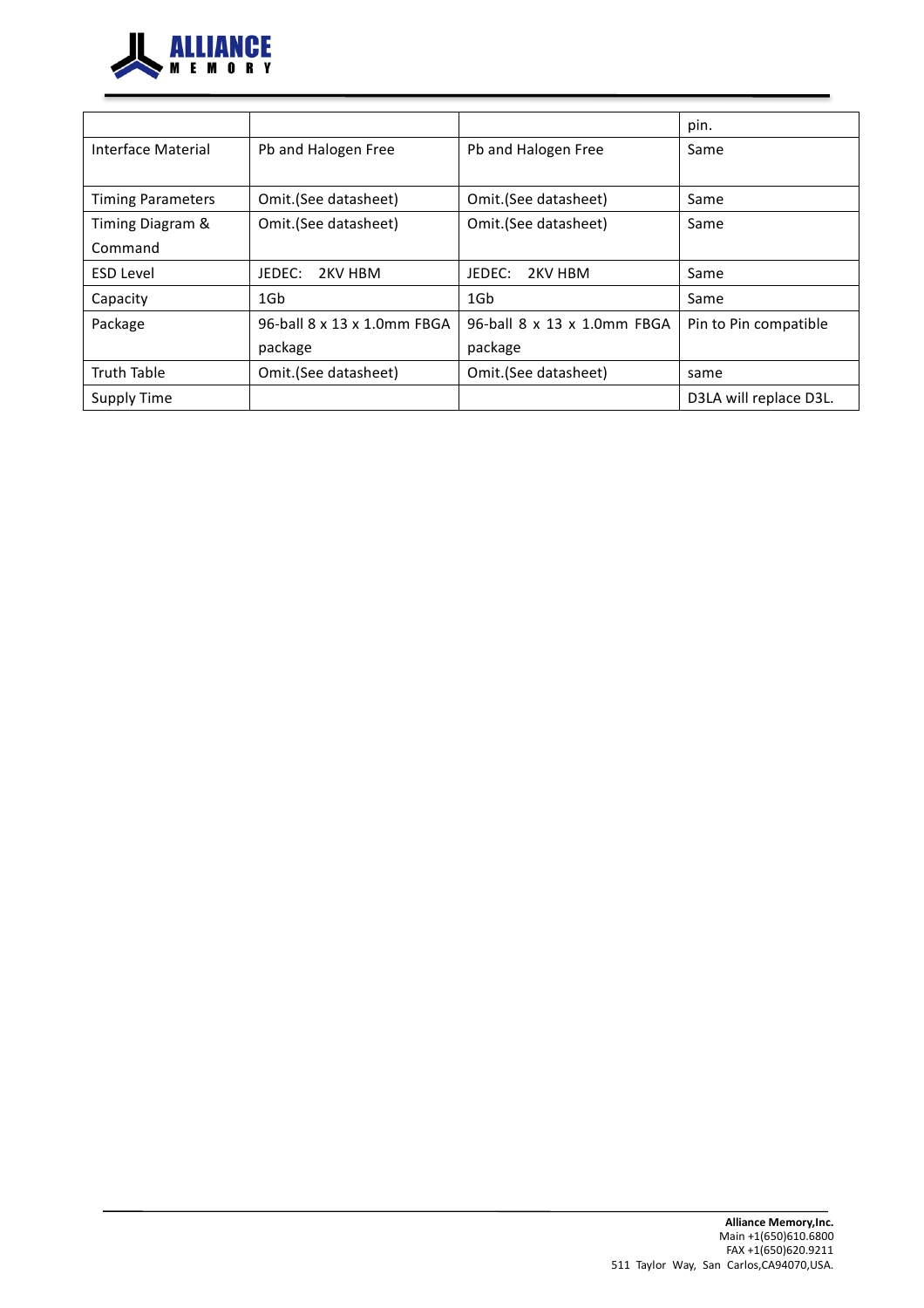

# AS4C64M16D3 and AS4C64M16D3A for C & I Temp - 1Gb DDR3

| Part Number&result    | AS4C64M16D3-12BCN                     | AS4C64M16D3A-12BCN                    | <b>Comparison Result</b> |
|-----------------------|---------------------------------------|---------------------------------------|--------------------------|
| Parameter             | AS4C64M16D3-12BIN                     | AS4C64M16D3A-12BIN                    |                          |
| <b>Wafer Process</b>  | 30nm                                  | 30nm                                  | Same                     |
| Power Supply          | V DD & V DDQ = $1.5 \pm$<br>0.075V    | V DD & V DDQ = $1.5 \pm 0.075V$       | Same                     |
|                       | $CLK = 800MHz$                        | $CLK = 800MHz$                        | D3A is equal to or less  |
|                       | Operating<br>One<br>Bank              | Operating<br>One<br>Bank              | than D3.                 |
|                       | Active-Precharge Current              | Active-Precharge Current              |                          |
|                       | IDD0=49mA                             | IDD0=55mA                             |                          |
|                       | Operating<br>One<br>Bank              | Operating<br>Bank<br>One              |                          |
|                       | Active-Read-Precharge<br>Current:     | Active-Read-Precharge<br>Current:     |                          |
|                       | IDD1=65mA                             | IDD1=67mA                             |                          |
|                       | Precharge Standby Current:            | Precharge Standby Current:            |                          |
|                       | IDD2N=24mA                            | IDD2N=24mA                            |                          |
| <b>Typical Power</b>  | Precharge Power-Down Current          | Precharge Power-Down Current          |                          |
| Dissipation of Normal | Slow Exit:                            | Slow Exit:                            |                          |
| Operation             | IDD2P0=11mA                           | IDD2P0=11mA                           |                          |
|                       | Precharge Power-Down Current          | Precharge Power-Down Current          |                          |
|                       | Fast Exit:                            | Fast Exit:                            |                          |
|                       | IDD2P1=13mA                           | IDD2P1=13mA                           |                          |
|                       | Precharge Quiet Standby Current:      | Precharge Quiet Standby Current:      |                          |
|                       | IDD2Q=19mA                            | IDD2Q=19mA                            |                          |
|                       | <b>Active Standby Current:</b>        | <b>Active Standby Current:</b>        |                          |
|                       | IDD3N=28mA                            | IDD3N=44mA                            |                          |
|                       | <b>Active Power-Down Current:</b>     | Active Power-Down Current:            |                          |
|                       | IDD3P=18 mA                           | IDD3P=26mA                            |                          |
|                       | <b>Operating Burst Read Current:</b>  | <b>Operating Burst Read Current:</b>  |                          |
|                       | IDD4R=140mA                           | IDD4R=141mA                           |                          |
|                       | <b>Operating Burst Write Current:</b> | <b>Operating Burst Write Current:</b> |                          |
|                       | IDD4W=140mA                           | IDD4W=150mA                           |                          |
|                       | <b>Burst Refresh Current:</b>         | <b>Burst Refresh Current:</b>         |                          |
|                       | IDD5B=95 mA                           | IDD5B=103 mA                          |                          |
|                       | Self Refresh Current:                 | Self Refresh Current:                 |                          |
|                       | IDD6=11mA                             | IDD6=11mA                             |                          |
|                       | Operating Bank Interleave Read        | Operating Bank Interleave Read        |                          |
|                       | Current:                              | Current:                              |                          |
|                       | IDD7=200mA                            | IDD7=212mA                            |                          |
|                       | <b>RESET Low Current</b>              | <b>RESET Low Current</b>              |                          |
|                       | IDD8=11mA                             | IDD8=11mA                             |                          |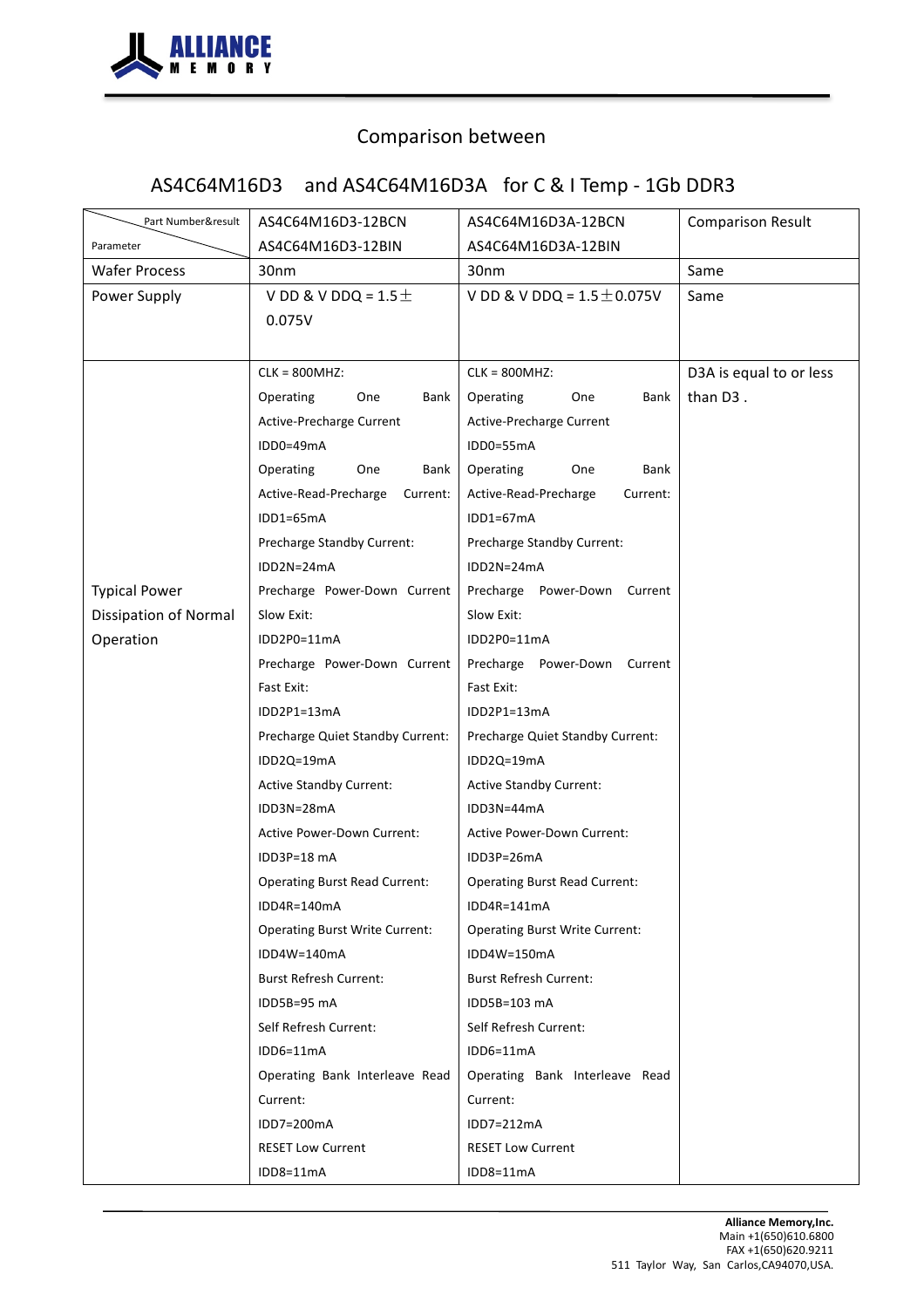

| Operating                   | Commercial (0°C to 95°C)     | Commercial (0°C to 95°C)     | Same                  |
|-----------------------------|------------------------------|------------------------------|-----------------------|
| Temperature                 | Industrial (-40 $\sim$ 95°C) | Industrial (-40 $\sim$ 95°C) |                       |
| <b>Max Operating Speed</b>  | 800MHz                       | 800MHz                       | Same                  |
|                             | Input/output capacitance,    | Input/output capacitance,    | Same                  |
|                             | (DQ, DM, DQS, DQS#);Cio:     | (DQ, DM, DQS, DQS#);Cio:     |                       |
| Interface                   | $1.5 - 2.3pF$                | $1.4 - 2.3pF$                |                       |
| (Input/Output)              | Input capacitance, CK and    | Input capacitance, CK and    |                       |
| Capacitance                 | CK#;Cck                      | CK#;Cck                      |                       |
|                             | $0.8 - 1.4pF$                | $0.8 - 1.4pF$                |                       |
|                             | Input capacitance delta,     | Input capacitance delta,     |                       |
|                             | CK and CK#;Cdck              | CK and CK#;Cdck              |                       |
|                             | $0 - 0.15pF$                 | $0 - 0.15pF$                 |                       |
|                             | Input/output<br>capacitance  | Input/output<br>capacitance  |                       |
|                             | delta, DQS and DQS#; Cddqs:  | delta, DQS and DQS#; Cddqs:  |                       |
|                             | $0 - 0.15pF$                 | $0 - 0.15pF$                 |                       |
|                             | Input capacitance,           | Input capacitance,           |                       |
|                             | (CTRL, ADD, CMD input-only   | (CTRL, ADD, CMD input-only   |                       |
|                             | pins);Ci:                    | pins);Ci:                    |                       |
|                             | $0.75 - 1.3pF$               | $0.75 - 1.3pF$               |                       |
|                             | Input capacitance delta,     | Input capacitance delta,     |                       |
|                             | (All CTRL input-only pins);  | (All CTRL input-only pins);  |                       |
|                             | Cdi_ctrl:                    | Cdi_ctrl:                    |                       |
|                             | $-0.4 - 0.2pF$               | $-0.4 - 0.2pF$               |                       |
|                             | Input capacitance delta,     | Input capacitance delta,     |                       |
|                             | (All ADD, CMD input-only     | (All ADD, CMD input-only     |                       |
|                             | pins); Cdi_add_cmd:          | pins); Cdi_add_cmd:          |                       |
|                             | $-0.4 - 0.4pF$               | $-0.4 - 0.4pF$               |                       |
|                             | Input/output<br>capacitance  | Input/output<br>capacitance  |                       |
|                             | delta,                       | delta,                       |                       |
|                             | (DQ, DM, DQS, DQS#);Cdio:    | (DQ, DM, DQS, DQS#);Cdio:    |                       |
|                             | $-0.5 - 0.3pF$               | $-0.5 - 0.3pF$               |                       |
|                             | Input/output capacitance of  | Input/output capacitance of  |                       |
|                             | ZQ pin;Czq:                  | ZQ pin;Czq:                  |                       |
|                             | $0 - 3pF$                    | $0 - 3pF$                    |                       |
| Interface Definition        | Omit.(See datasheet)         | Omit.(See datasheet)         | Same. They are pin to |
|                             |                              |                              | pin.                  |
| Interface Material          | Pb and Halogen Free          | Pb and Halogen Free          | Same                  |
|                             |                              |                              |                       |
| <b>Timing Parameters</b>    | Omit.(See datasheet)         | Omit.(See datasheet)         | Same                  |
| Timing Diagram &<br>Command | Omit.(See datasheet)         | Omit.(See datasheet)         | Same                  |
| <b>ESD Level</b>            | JEDEC:<br>2KV HBM            | JEDEC:<br>2KV HBM            | Same                  |
| Capacity                    | 1Gb                          | 1Gb                          | Same                  |
| Package                     | 96-ball 9 x 13 x 1.2mm FBGA  | 96-ball 8 x 13 x 1.0mm FBGA  | Pin to Pin compatible |
|                             |                              |                              |                       |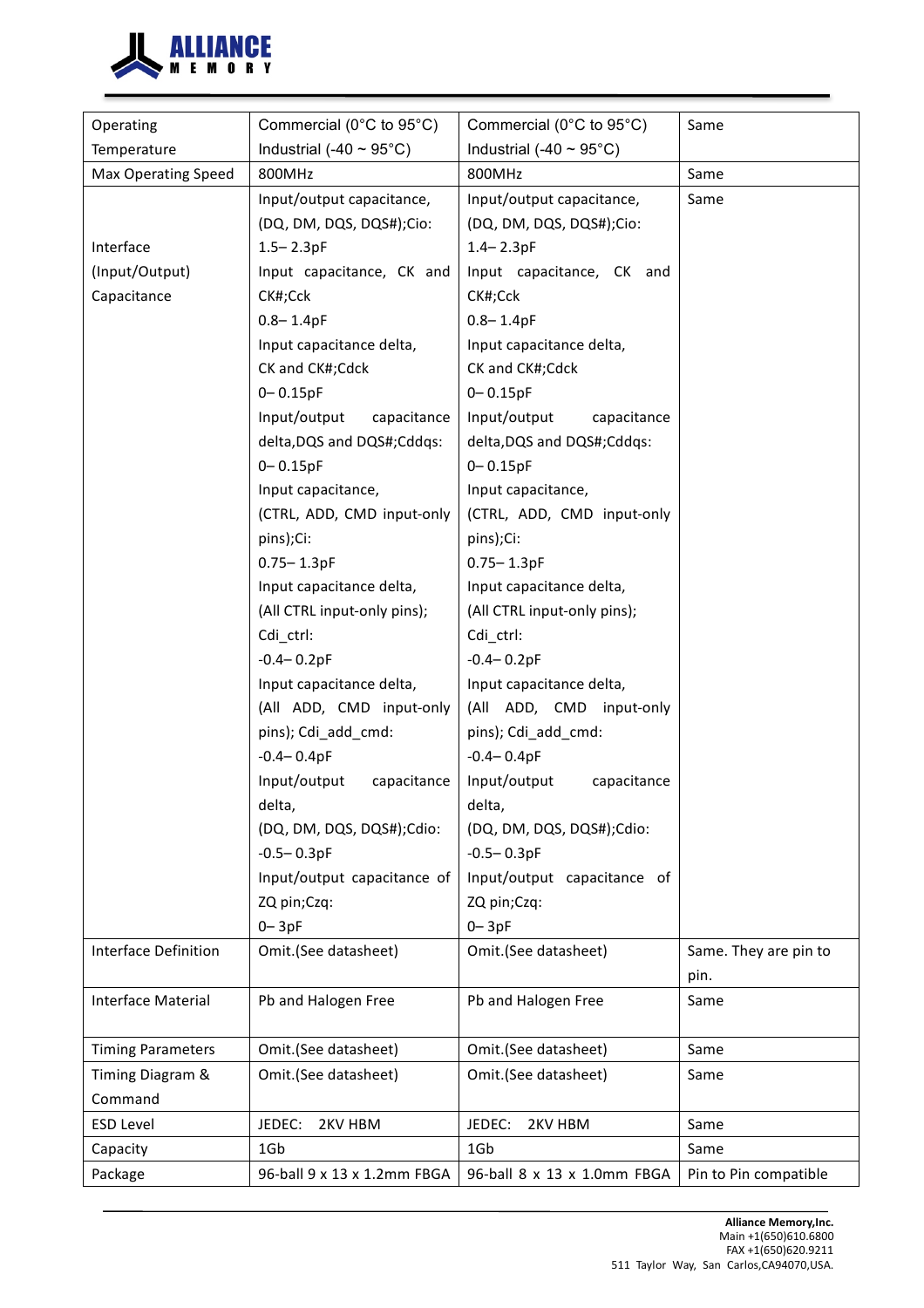

|             | package              | package              |                      |
|-------------|----------------------|----------------------|----------------------|
| Truth Table | Omit.(See datasheet) | Omit.(See datasheet) | same                 |
| Supply Time |                      |                      | D3A will replace D3. |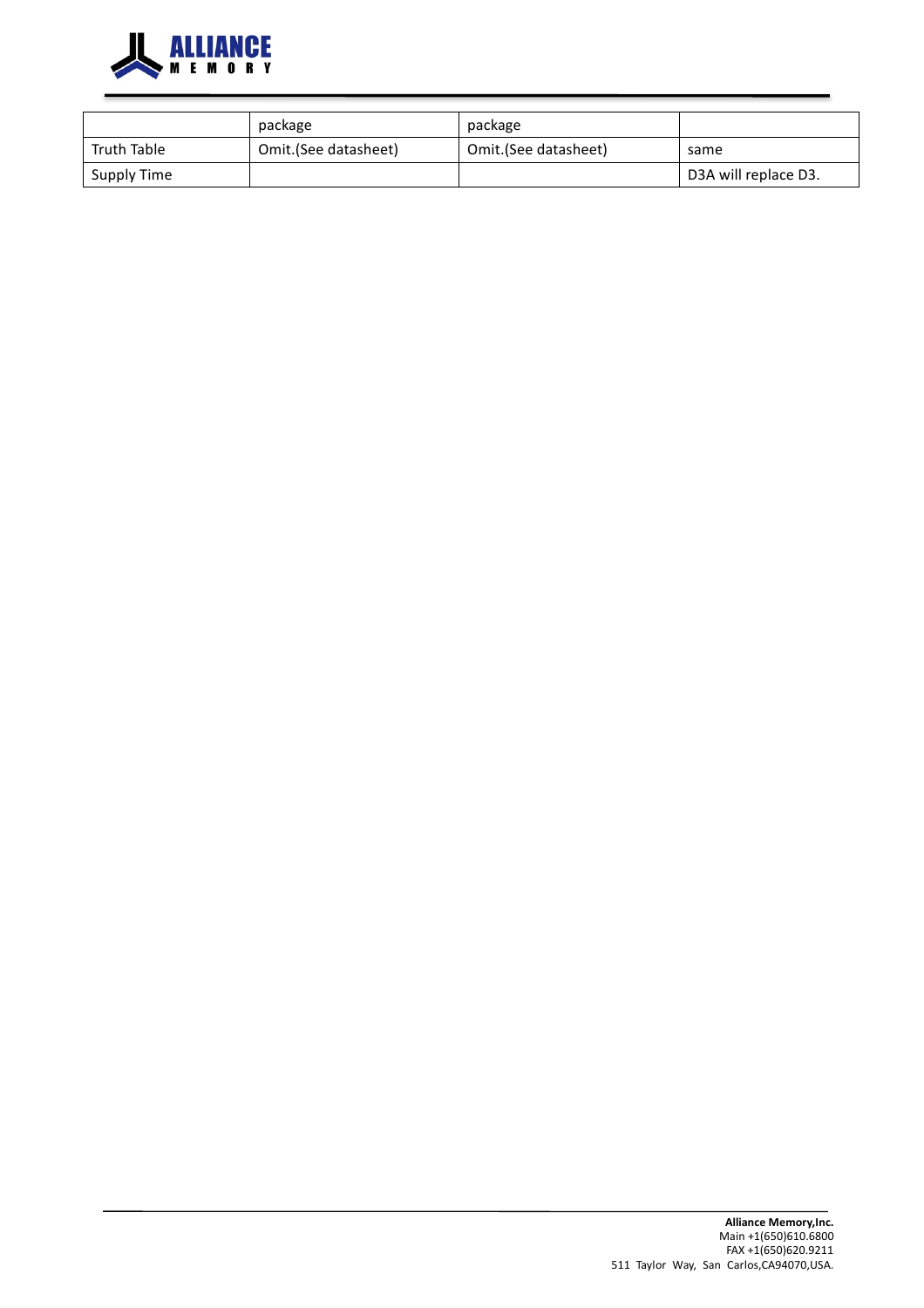

# AS4C64M16D3 and AS4C64M16D3A for Auto Temp - 1Gb DDR3

| Part Number&result<br>Parameter                            | AS4C64M16D3-12BAN                                                                                                                                                                                                                                                                                                                                                                                                                                                                                                                                                                                                                                                                                                                     | AS4C64M16D3A-12BAN                                                                                                                                                                                                                                                                                                                                                                                                                                                                                                                                                                                                                                                                                                                   | <b>Comparison Result</b>            |
|------------------------------------------------------------|---------------------------------------------------------------------------------------------------------------------------------------------------------------------------------------------------------------------------------------------------------------------------------------------------------------------------------------------------------------------------------------------------------------------------------------------------------------------------------------------------------------------------------------------------------------------------------------------------------------------------------------------------------------------------------------------------------------------------------------|--------------------------------------------------------------------------------------------------------------------------------------------------------------------------------------------------------------------------------------------------------------------------------------------------------------------------------------------------------------------------------------------------------------------------------------------------------------------------------------------------------------------------------------------------------------------------------------------------------------------------------------------------------------------------------------------------------------------------------------|-------------------------------------|
| <b>Wafer Process</b>                                       | 30nm                                                                                                                                                                                                                                                                                                                                                                                                                                                                                                                                                                                                                                                                                                                                  | 30nm                                                                                                                                                                                                                                                                                                                                                                                                                                                                                                                                                                                                                                                                                                                                 | Same                                |
| Power Supply                                               | V DD & V DDQ = $1.5\pm$<br>0.075V                                                                                                                                                                                                                                                                                                                                                                                                                                                                                                                                                                                                                                                                                                     | V DD & V DDQ = $1.5 \pm 0.075V$                                                                                                                                                                                                                                                                                                                                                                                                                                                                                                                                                                                                                                                                                                      | Same                                |
| <b>Typical Power</b><br>Dissipation of<br>Normal Operation | $CLK = 800MHz$<br>Operating<br>One<br>Bank<br>Active-Precharge Current<br>IDD0=59mA<br>Operating<br>One<br>Bank<br>Active-Read-Precharge<br>Current:<br>$IDD1=78mA$<br>Precharge Standby Current:<br>IDD2N=29mA<br>Precharge Power-Down Current<br>Slow Exit:<br>IDD2P0=14mA<br>Precharge Power-Down Current<br>Fast Exit:<br>IDD2P1=16mA<br>Precharge Quiet Standby Current:<br>IDD2Q=23mA<br><b>Active Standby Current:</b><br>IDD3N=34mA<br><b>Active Power-Down Current:</b><br>IDD3P=22mA<br><b>Operating Burst Read Current:</b><br>IDD4R=168mA<br><b>Operating Burst Write Current:</b><br>IDD4W=168mA<br><b>Burst Refresh Current:</b><br>IDD5B=114mA<br>Self Refresh Current:<br>IDD6=24mA<br>Operating Bank Interleave Read | $CLK = 800MHz$<br>Operating<br>One<br>Bank<br>Active-Precharge Current<br>IDD0=66mA<br>Operating<br>Bank<br>One<br>Active-Read-Precharge<br>Current:<br>IDD1=81mA<br>Precharge Standby Current:<br>IDD2N=29mA<br>Precharge Power-Down Current<br>Slow Exit:<br>IDD2P0=14mA<br>Precharge Power-Down Current<br>Fast Exit:<br>IDD2P1=16mA<br>Precharge Quiet Standby Current:<br>IDD2Q=23mA<br><b>Active Standby Current:</b><br>IDD3N=53mA<br><b>Active Power-Down Current:</b><br>IDD3P=32mA<br><b>Operating Burst Read Current:</b><br>IDD4R=170mA<br><b>Operating Burst Write Current:</b><br>IDD4W=180mA<br><b>Burst Refresh Current:</b><br>IDD5B=124 mA<br>Self Refresh Current:<br>IDD6=24mA<br>Operating Bank Interleave Read | D3A is equal to or less<br>than D3. |
|                                                            | Current:<br>IDD7=240mA<br><b>RESET Low Current</b><br>IDD8=14mA                                                                                                                                                                                                                                                                                                                                                                                                                                                                                                                                                                                                                                                                       | Current:<br>IDD7=255mA<br><b>RESET Low Current</b><br>IDD8=14mA                                                                                                                                                                                                                                                                                                                                                                                                                                                                                                                                                                                                                                                                      |                                     |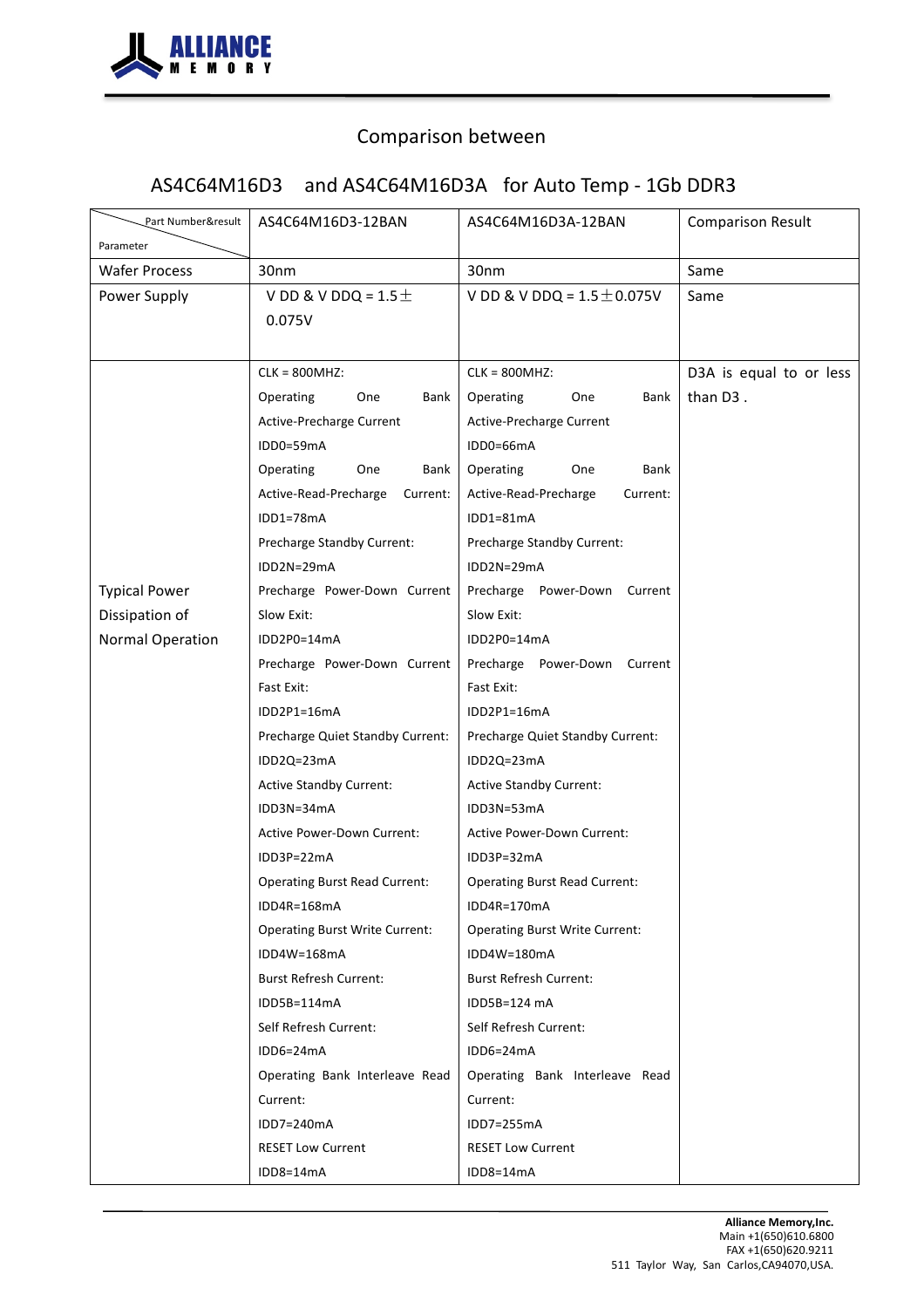

| Temperature<br>800MHz<br>800MHz<br>Same<br><b>Max Operating</b><br>Speed<br>Input/output capacitance,<br>Input/output capacitance,<br>Same<br>(DQ, DM, DQS, DQS#);Cio:<br>(DQ, DM, DQS, DQS#);Cio:<br>Interface<br>$1.5 - 2.3pF$<br>$1.4 - 2.3pF$<br>(Input/Output)<br>Input capacitance, CK and<br>Input capacitance, CK and<br>Capacitance<br>CK#;Cck<br>CK#;Cck<br>$0.8 - 1.4pF$<br>$0.8 - 1.4pF$<br>Input capacitance delta,<br>Input capacitance delta,<br>CK and CK#;Cdck<br>CK and CK#;Cdck<br>$0 - 0.15pF$<br>$0 - 0.15pF$<br>Input/output<br>capacitance<br>Input/output<br>capacitance<br>delta, DQS and DQS#; Cddqs:<br>delta, DQS and DQS#; Cddqs:<br>$0 - 0.15pF$<br>$0 - 0.15pF$<br>Input capacitance,<br>Input capacitance,<br>(CTRL, ADD, CMD input-only<br>(CTRL, ADD, CMD input-only<br>pins);Ci:<br>pins);Ci:<br>$0.75 - 1.3pF$<br>$0.75 - 1.3pF$<br>Input capacitance delta,<br>Input capacitance delta,<br>(All CTRL input-only pins);<br>(All CTRL input-only pins);<br>Cdi_ctrl:<br>Cdi_ctrl:<br>$-0.4 - 0.2pF$<br>$-0.4 - 0.2pF$<br>Input capacitance delta,<br>Input capacitance delta, | Operating | Automotive (-40 ~ $105^{\circ}$ C) | Automotive (-40 ~ $105^{\circ}$ C) | Same |
|------------------------------------------------------------------------------------------------------------------------------------------------------------------------------------------------------------------------------------------------------------------------------------------------------------------------------------------------------------------------------------------------------------------------------------------------------------------------------------------------------------------------------------------------------------------------------------------------------------------------------------------------------------------------------------------------------------------------------------------------------------------------------------------------------------------------------------------------------------------------------------------------------------------------------------------------------------------------------------------------------------------------------------------------------------------------------------------------------------------|-----------|------------------------------------|------------------------------------|------|
|                                                                                                                                                                                                                                                                                                                                                                                                                                                                                                                                                                                                                                                                                                                                                                                                                                                                                                                                                                                                                                                                                                                  |           |                                    |                                    |      |
|                                                                                                                                                                                                                                                                                                                                                                                                                                                                                                                                                                                                                                                                                                                                                                                                                                                                                                                                                                                                                                                                                                                  |           |                                    |                                    |      |
|                                                                                                                                                                                                                                                                                                                                                                                                                                                                                                                                                                                                                                                                                                                                                                                                                                                                                                                                                                                                                                                                                                                  |           |                                    |                                    |      |
|                                                                                                                                                                                                                                                                                                                                                                                                                                                                                                                                                                                                                                                                                                                                                                                                                                                                                                                                                                                                                                                                                                                  |           |                                    |                                    |      |
|                                                                                                                                                                                                                                                                                                                                                                                                                                                                                                                                                                                                                                                                                                                                                                                                                                                                                                                                                                                                                                                                                                                  |           |                                    |                                    |      |
|                                                                                                                                                                                                                                                                                                                                                                                                                                                                                                                                                                                                                                                                                                                                                                                                                                                                                                                                                                                                                                                                                                                  |           |                                    |                                    |      |
|                                                                                                                                                                                                                                                                                                                                                                                                                                                                                                                                                                                                                                                                                                                                                                                                                                                                                                                                                                                                                                                                                                                  |           |                                    |                                    |      |
|                                                                                                                                                                                                                                                                                                                                                                                                                                                                                                                                                                                                                                                                                                                                                                                                                                                                                                                                                                                                                                                                                                                  |           |                                    |                                    |      |
|                                                                                                                                                                                                                                                                                                                                                                                                                                                                                                                                                                                                                                                                                                                                                                                                                                                                                                                                                                                                                                                                                                                  |           |                                    |                                    |      |
|                                                                                                                                                                                                                                                                                                                                                                                                                                                                                                                                                                                                                                                                                                                                                                                                                                                                                                                                                                                                                                                                                                                  |           |                                    |                                    |      |
|                                                                                                                                                                                                                                                                                                                                                                                                                                                                                                                                                                                                                                                                                                                                                                                                                                                                                                                                                                                                                                                                                                                  |           |                                    |                                    |      |
|                                                                                                                                                                                                                                                                                                                                                                                                                                                                                                                                                                                                                                                                                                                                                                                                                                                                                                                                                                                                                                                                                                                  |           |                                    |                                    |      |
|                                                                                                                                                                                                                                                                                                                                                                                                                                                                                                                                                                                                                                                                                                                                                                                                                                                                                                                                                                                                                                                                                                                  |           |                                    |                                    |      |
|                                                                                                                                                                                                                                                                                                                                                                                                                                                                                                                                                                                                                                                                                                                                                                                                                                                                                                                                                                                                                                                                                                                  |           |                                    |                                    |      |
|                                                                                                                                                                                                                                                                                                                                                                                                                                                                                                                                                                                                                                                                                                                                                                                                                                                                                                                                                                                                                                                                                                                  |           |                                    |                                    |      |
|                                                                                                                                                                                                                                                                                                                                                                                                                                                                                                                                                                                                                                                                                                                                                                                                                                                                                                                                                                                                                                                                                                                  |           |                                    |                                    |      |
|                                                                                                                                                                                                                                                                                                                                                                                                                                                                                                                                                                                                                                                                                                                                                                                                                                                                                                                                                                                                                                                                                                                  |           |                                    |                                    |      |
|                                                                                                                                                                                                                                                                                                                                                                                                                                                                                                                                                                                                                                                                                                                                                                                                                                                                                                                                                                                                                                                                                                                  |           |                                    |                                    |      |
|                                                                                                                                                                                                                                                                                                                                                                                                                                                                                                                                                                                                                                                                                                                                                                                                                                                                                                                                                                                                                                                                                                                  |           |                                    |                                    |      |
|                                                                                                                                                                                                                                                                                                                                                                                                                                                                                                                                                                                                                                                                                                                                                                                                                                                                                                                                                                                                                                                                                                                  |           |                                    |                                    |      |
|                                                                                                                                                                                                                                                                                                                                                                                                                                                                                                                                                                                                                                                                                                                                                                                                                                                                                                                                                                                                                                                                                                                  |           |                                    |                                    |      |
|                                                                                                                                                                                                                                                                                                                                                                                                                                                                                                                                                                                                                                                                                                                                                                                                                                                                                                                                                                                                                                                                                                                  |           |                                    |                                    |      |
|                                                                                                                                                                                                                                                                                                                                                                                                                                                                                                                                                                                                                                                                                                                                                                                                                                                                                                                                                                                                                                                                                                                  |           |                                    |                                    |      |
|                                                                                                                                                                                                                                                                                                                                                                                                                                                                                                                                                                                                                                                                                                                                                                                                                                                                                                                                                                                                                                                                                                                  |           |                                    |                                    |      |
| (All ADD, CMD input-only<br>(All ADD, CMD input-only                                                                                                                                                                                                                                                                                                                                                                                                                                                                                                                                                                                                                                                                                                                                                                                                                                                                                                                                                                                                                                                             |           |                                    |                                    |      |
| pins); Cdi_add_cmd:<br>pins); Cdi_add_cmd:                                                                                                                                                                                                                                                                                                                                                                                                                                                                                                                                                                                                                                                                                                                                                                                                                                                                                                                                                                                                                                                                       |           |                                    |                                    |      |
| $-0.4 - 0.4pF$<br>$-0.4 - 0.4pF$                                                                                                                                                                                                                                                                                                                                                                                                                                                                                                                                                                                                                                                                                                                                                                                                                                                                                                                                                                                                                                                                                 |           |                                    |                                    |      |
| Input/output capacitance   Input/output capacitance                                                                                                                                                                                                                                                                                                                                                                                                                                                                                                                                                                                                                                                                                                                                                                                                                                                                                                                                                                                                                                                              |           |                                    |                                    |      |
| delta,<br>delta,                                                                                                                                                                                                                                                                                                                                                                                                                                                                                                                                                                                                                                                                                                                                                                                                                                                                                                                                                                                                                                                                                                 |           |                                    |                                    |      |
| (DQ, DM, DQS, DQS#);Cdio:<br>(DQ, DM, DQS, DQS#);Cdio:                                                                                                                                                                                                                                                                                                                                                                                                                                                                                                                                                                                                                                                                                                                                                                                                                                                                                                                                                                                                                                                           |           |                                    |                                    |      |
| $-0.5 - 0.3pF$<br>$-0.5 - 0.3pF$                                                                                                                                                                                                                                                                                                                                                                                                                                                                                                                                                                                                                                                                                                                                                                                                                                                                                                                                                                                                                                                                                 |           |                                    |                                    |      |
| Input/output capacitance of<br>Input/output capacitance of                                                                                                                                                                                                                                                                                                                                                                                                                                                                                                                                                                                                                                                                                                                                                                                                                                                                                                                                                                                                                                                       |           |                                    |                                    |      |
| ZQ pin;Czq:<br>ZQ pin;Czq:                                                                                                                                                                                                                                                                                                                                                                                                                                                                                                                                                                                                                                                                                                                                                                                                                                                                                                                                                                                                                                                                                       |           |                                    |                                    |      |
| $0 - 3pF$<br>$0 - 3pF$                                                                                                                                                                                                                                                                                                                                                                                                                                                                                                                                                                                                                                                                                                                                                                                                                                                                                                                                                                                                                                                                                           |           |                                    |                                    |      |
| Interface Definition<br>Omit.(See datasheet)<br>Omit.(See datasheet)<br>Same. They are pin to                                                                                                                                                                                                                                                                                                                                                                                                                                                                                                                                                                                                                                                                                                                                                                                                                                                                                                                                                                                                                    |           |                                    |                                    |      |
| pin.                                                                                                                                                                                                                                                                                                                                                                                                                                                                                                                                                                                                                                                                                                                                                                                                                                                                                                                                                                                                                                                                                                             |           |                                    |                                    |      |
| Interface Material<br>Pb and Halogen Free<br>Pb and Halogen Free<br>Same                                                                                                                                                                                                                                                                                                                                                                                                                                                                                                                                                                                                                                                                                                                                                                                                                                                                                                                                                                                                                                         |           |                                    |                                    |      |
|                                                                                                                                                                                                                                                                                                                                                                                                                                                                                                                                                                                                                                                                                                                                                                                                                                                                                                                                                                                                                                                                                                                  |           |                                    |                                    |      |
| <b>Timing Parameters</b><br>Omit.(See datasheet)<br>Omit.(See datasheet)<br>Same                                                                                                                                                                                                                                                                                                                                                                                                                                                                                                                                                                                                                                                                                                                                                                                                                                                                                                                                                                                                                                 |           |                                    |                                    |      |
| Omit.(See datasheet)<br>Omit.(See datasheet)<br>Timing Diagram &<br>Same                                                                                                                                                                                                                                                                                                                                                                                                                                                                                                                                                                                                                                                                                                                                                                                                                                                                                                                                                                                                                                         |           |                                    |                                    |      |
| Command                                                                                                                                                                                                                                                                                                                                                                                                                                                                                                                                                                                                                                                                                                                                                                                                                                                                                                                                                                                                                                                                                                          |           |                                    |                                    |      |
| <b>ESD Level</b><br>JEDEC:<br>2KV HBM<br>JEDEC:<br>2KV HBM<br>Same                                                                                                                                                                                                                                                                                                                                                                                                                                                                                                                                                                                                                                                                                                                                                                                                                                                                                                                                                                                                                                               |           |                                    |                                    |      |
| 1Gb<br>Capacity<br>1Gb<br>Same                                                                                                                                                                                                                                                                                                                                                                                                                                                                                                                                                                                                                                                                                                                                                                                                                                                                                                                                                                                                                                                                                   |           |                                    |                                    |      |